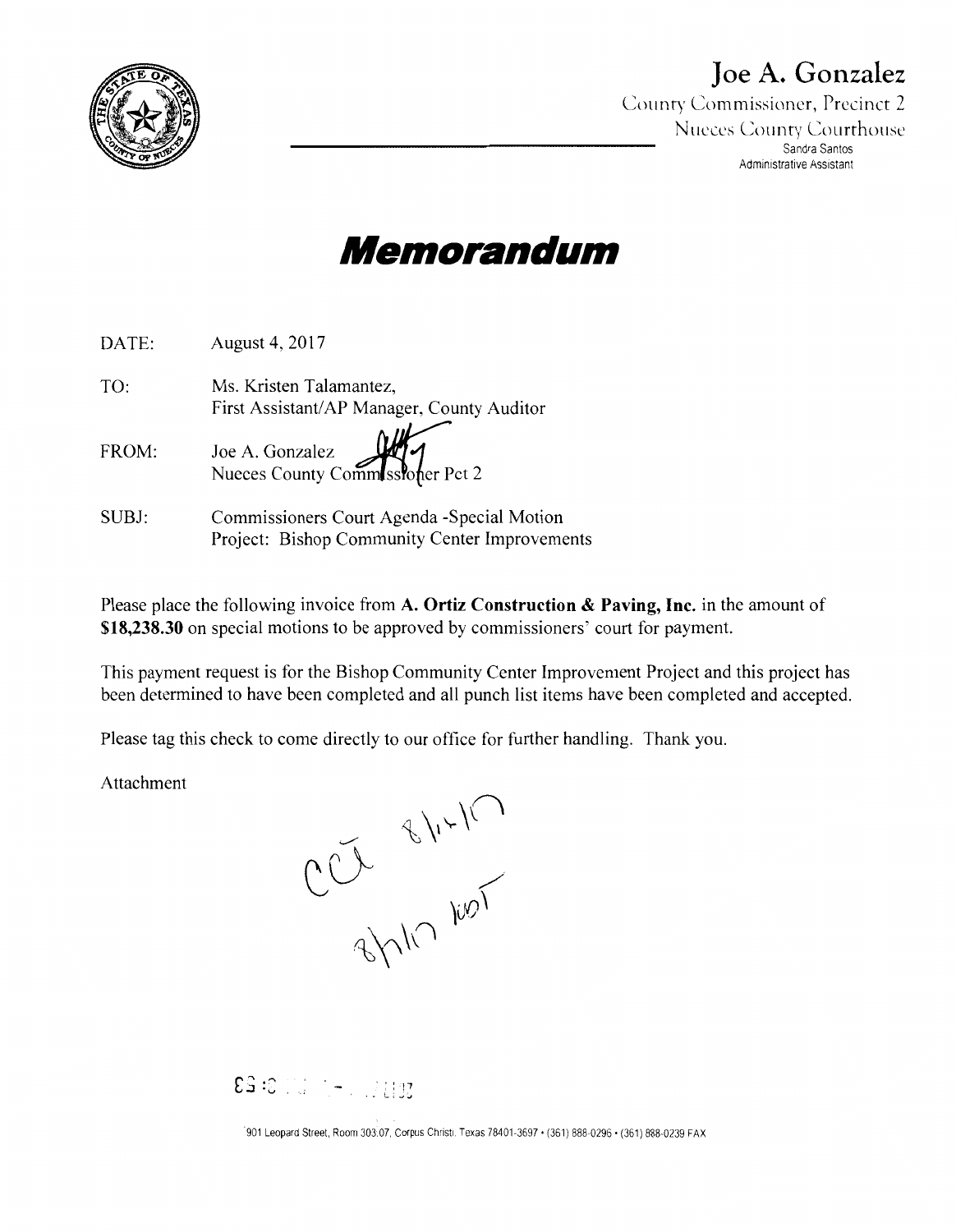

July31,2017

Samuel L. Neal, Jr. County Judge County of Nueces 901 Leopard St. Suite 303 Corpus Christi, TX 78401

### **Re: Bishop Community Center Improvements, IFB No. 3031-16 Pay Request No.3 - FINAL (Project Completion)**

A. Ortiz<br>Construction & Paving

Honorable Judge Neal:

I.C.E. performed walkthroughs on June 23 and 24 of 2017 to determine that all punch list items were completed. After the walkthroughs and review of Invoice No.03, received on July 28, 2017, for the Bishop Community Center Improvements Project, Invoice dated July 2017, our office has determined that the invoice is accurate and the work being billed, as well as the project, has been completed. We recommend that the final payment amount of \$18,238.30 *(Eighteen Thousand Two Hundred Thirty-Eight Dollars and Thirty Cents)* be paid to the contractor. This includes the release of the retainage amount of \$6,450.51. Please refer to the attached invoice.

If you have any questions or need additional information, please contact me at (361) 826-5805 or by email at juan $(\hat{\alpha})$ icengineers.net

Sincerely, **International Consulting Engineers** 

Juan A. Pimentel, P.E. Project Manager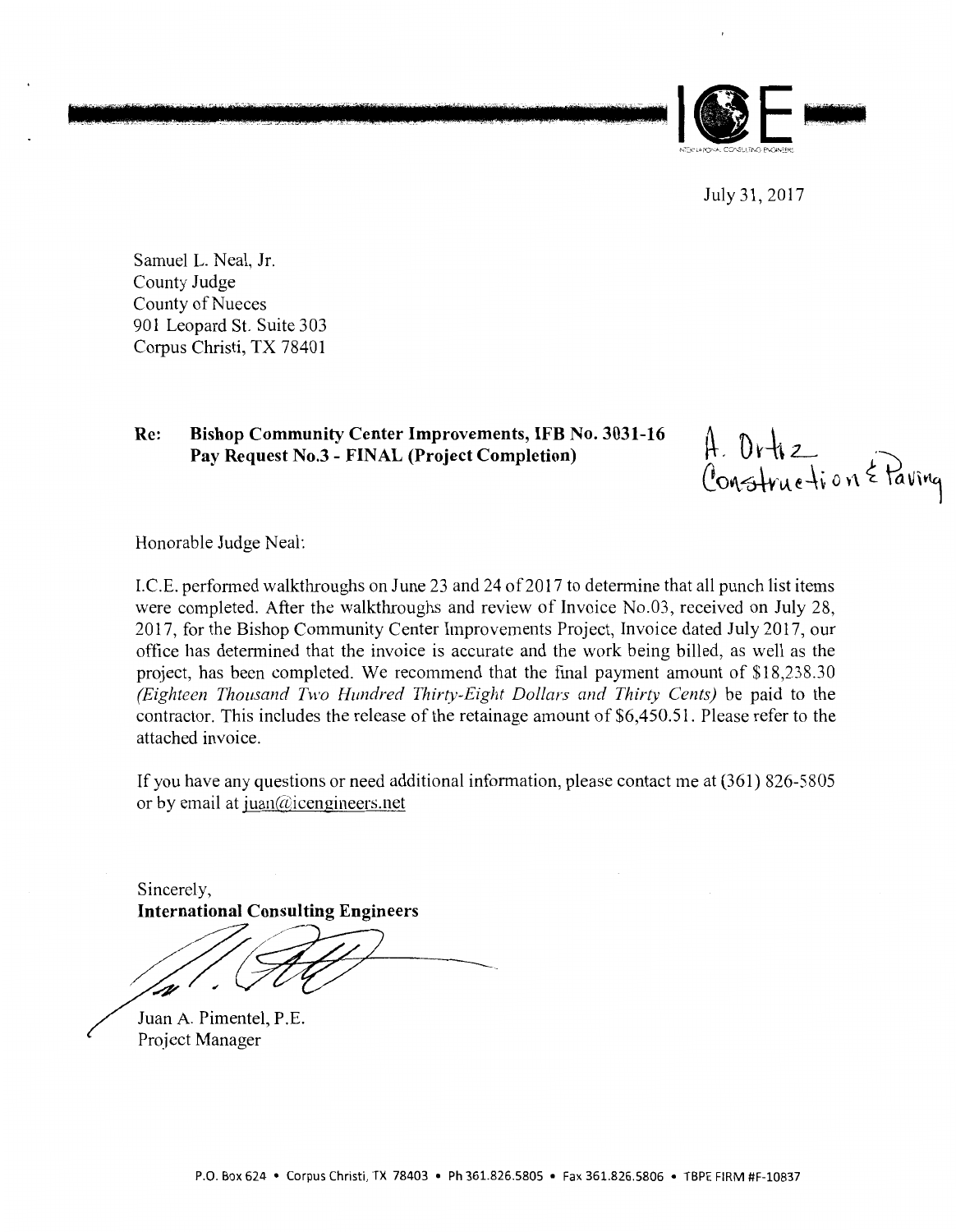## **ESTIMATE FOR FINAL PAYMENT**

 $\bar{1}$ 

 $\bar{t}$ 

 $\cdot$ 

| <b>Project Title: Bishop Community Center Improvements</b> |   |            |                                    |                |
|------------------------------------------------------------|---|------------|------------------------------------|----------------|
| Owner: Nueces County                                       |   |            |                                    |                |
| Project IFB No.: 3031-16                                   |   |            |                                    |                |
| <b>Contractor:</b> A. Ortiz Construction & Paving Inc.     |   |            |                                    |                |
| <b>Estimate No.:</b>                                       |   |            | For the Pay Period:                | July 2017      |
| Date of Contract Award: January 4, 2017                    |   |            | Notice to Proceed:                 | March 18, 2017 |
| <b>Original Contract Amount:</b>                           |   |            | 113,782,00 Original Contract Days: | 30             |
| Total Change Order Amount:                                 |   |            | 15.228.20 Change in Contract Days: | 30             |
| <b>Less Contingency:</b>                                   | J |            | <b>Adjusted Contract Days:</b>     | 60             |
| Adjusted Contract Amount:                                  |   | 129,010.20 |                                    |                |

## ORIGINAL CONTRACT WORK/SCHEDULE OF VALUES

| <b>Item No. and Description</b>                     | <b>Bid Qty</b><br>& Units | Qty<br>Complete |    | Contract<br>Price   | Amount              |
|-----------------------------------------------------|---------------------------|-----------------|----|---------------------|---------------------|
| 1 Mobilization/ Bonds/ Insurance                    |                           | 100%            | S  |                     | 6,000.00            |
| 2 Remove Concrete Sidewalk                          | 546                       | 100%            | \$ | $7.50$ S            | 4,095.00            |
| 3 Concrete Walking Trail                            | 3.908                     | 100%            |    |                     | $9.00$ \$ 35,172.00 |
|                                                     |                           | 100%            |    |                     | 14.000.00           |
| 4 Exercise Station #1 w/ Foundation & Eq.           |                           |                 |    | 14,000.00 \$        |                     |
| 5 Exercise Station #2 w/ Foundation & Eq.           |                           | 100%            |    | $12,500,00$ \\$     | 12,500.00           |
| <b>6Exercise Station #3 w/ Foundation &amp; Eq.</b> |                           | 100%            | S  | 15.500.00 \$        | 15.500.00           |
| <b>7 Cross Walking Striping</b>                     | 2                         | 100%            |    | 750.00 \$           | 1,500.00            |
| <b>8 Walking Trail Drains</b>                       | 2                         | 100%            |    | 1,250.00 \$         | 2,500.00            |
| 9 Timber Pavilion with Foundation                   | 1                         | 100%            |    | 12.365.00 \$        | 12,365.00           |
| 10 ADA Handrail                                     | 52                        | 100%            |    | $75.00\,\mathrm{S}$ | 3,900.00            |
| 11Seal Joint between Existing Concrete Pad          |                           | 100%            |    | 500.00 \$           | 500.00              |
| 12 Embankment around Foundation                     |                           | 100%            | S  | 3,750.00\$          | 3,750.00            |
| 13 Timber benches for Pavilion                      | 4                         | 100%            |    | $500.00$ S          | 2,000.00            |
| 14 Demo C/O                                         | 115.7                     | 100%            |    |                     | 2.314.00            |
| 15 Ramp/Landing                                     | 202                       | 100%            |    | $28.00\,\mathrm{K}$ | 5,656.00            |
| 16 Additional Hand Railing                          | 50                        | 100%            |    | 75.00               | 3,750.00            |
| 17Additional Hand Railing Curves                    |                           | 100%            |    | 675.00\$            | 675.00              |
| 18Deduction: Walking Trail Drains                   |                           | 100%            | S  | 1,250.00 \$         | $-1,250.00$         |
| ADJUSTED CONTRACT AMOUNT COMPLETED TO DATE          |                           |                 |    |                     |                     |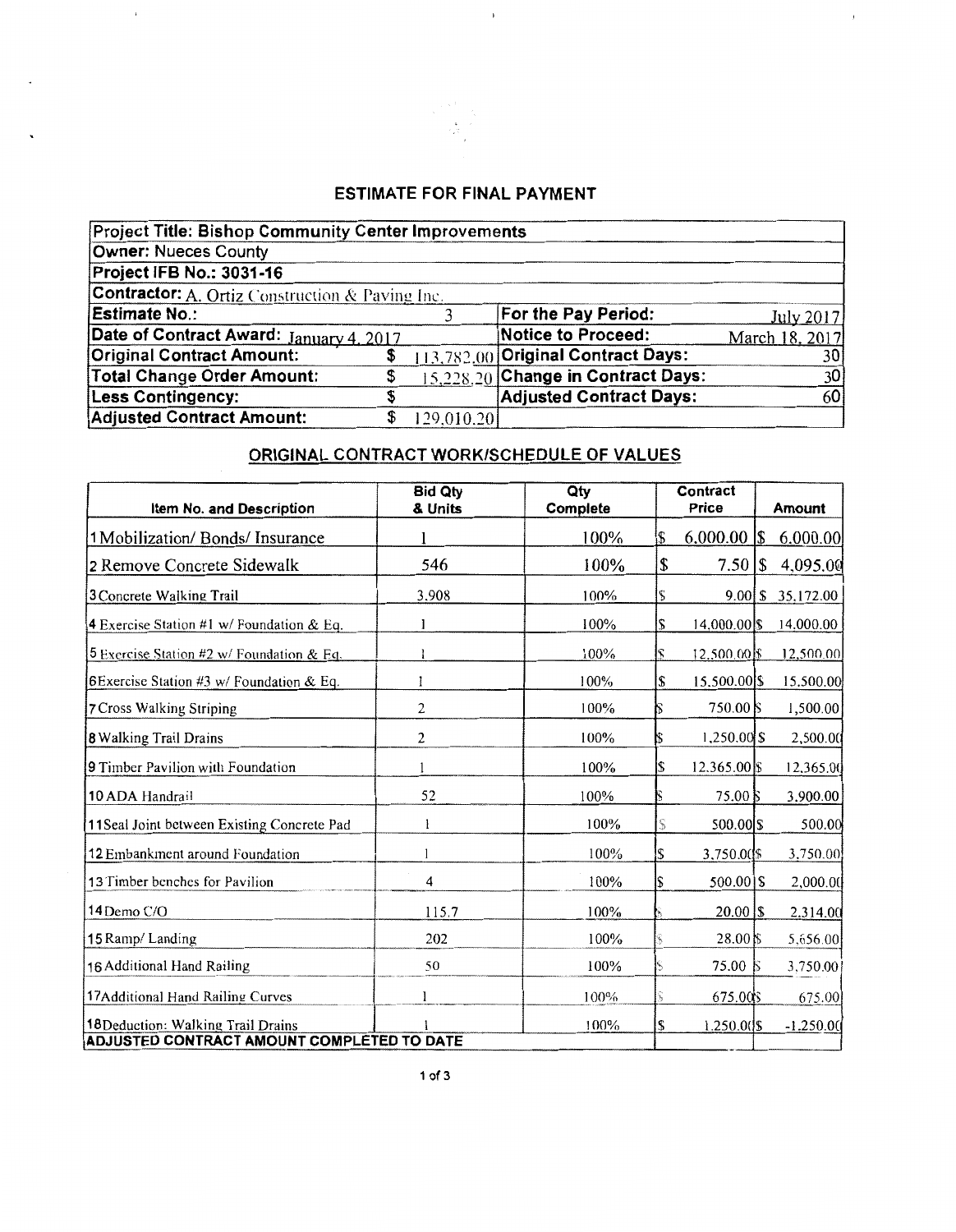

### **ESTIMATE FOR FINAL PAYMENT** - Paec 2

| <b>Project Title: Bishop Community Center Improvements</b> |            |                                    |                |
|------------------------------------------------------------|------------|------------------------------------|----------------|
| <b>Owner: Nueces County</b>                                |            |                                    |                |
| Project IFB No.: 3031-16                                   |            |                                    |                |
| <b>Contractor:</b> A. Ortiz Construction & Paving Inc.     |            |                                    |                |
| <b>Estimate No.:</b>                                       |            | For the Pay Period:                | July 2017      |
| Date of Contract Award: January 4, 2017                    |            | <b>Notice to Proceed:</b>          | March 18, 2017 |
| <b>Original Contract Amount:</b>                           |            | 113,782.00 Original Contract Days: | 301            |
| <b>Total Change Order Amount:</b>                          |            | 15,228.20 Change in Contract Days: | 30             |
| <b>Less Contingency:</b>                                   |            | <b>Adjusted Contract Days:</b>     | 60             |
| <b>Adjusted Contract Amount:</b>                           | 129,010.20 |                                    |                |

## ORIGINAL CONTRACT WORK/SCHEDULE OF VALUES

| Item No. and Description                       | <b>Bid Qty</b><br>& Units | Qty<br>Complete |     | <b>Contract</b><br><b>Price</b> | Amount         |
|------------------------------------------------|---------------------------|-----------------|-----|---------------------------------|----------------|
|                                                |                           |                 |     |                                 |                |
| 1 Remove additional sidewalk                   | 30                        | 100%            | \$. | $20,00$ $\sqrt{s}$              | 600.00         |
| 2 Extend proposed ramp and add addt'l. landing | 124.4                     | 100%            | \$  | $28.00$ \$                      | 3,483.20       |
| 3 Additional hand railing curves               | 2                         | 100%            | S   | 675.00 \$                       | 1,350.00       |
| 4Deduction of 18 l/f on new railing            | 18                        | 100%            | \$  | 75.00 \$                        | $-1,350.00$    |
| 5                                              |                           |                 |     |                                 |                |
| 6                                              |                           |                 |     |                                 |                |
| 7                                              |                           |                 |     |                                 |                |
| 8                                              |                           |                 |     |                                 |                |
| 19                                             |                           |                 |     |                                 |                |
| 10                                             |                           |                 |     |                                 |                |
| 11                                             |                           |                 |     |                                 |                |
| 12                                             |                           |                 |     |                                 |                |
| 13                                             |                           |                 |     |                                 |                |
| 14                                             |                           |                 |     |                                 |                |
| 15                                             |                           |                 |     |                                 |                |
| 16                                             |                           |                 |     |                                 |                |
| 17                                             |                           |                 |     |                                 |                |
| 18                                             |                           |                 |     |                                 |                |
| ADJUSTED CONTRACT AMOUNT COMPLETED TO DATE     |                           |                 |     |                                 | 5 5 129,010.20 |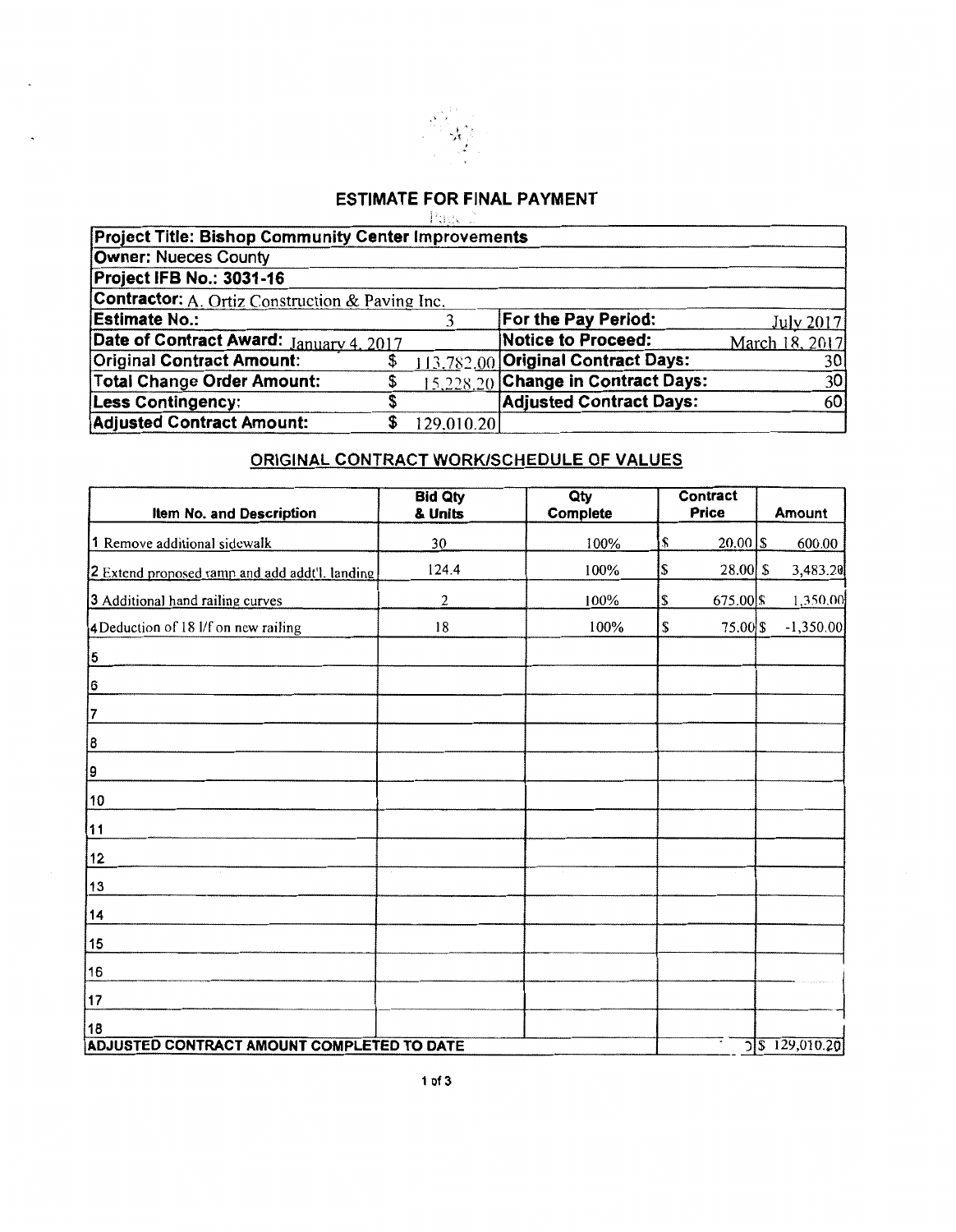### **ESTIMATE FOR FINAL PAYMENT CONTRACT CHANGE ORDERS**

| <b>Change Order Numbers</b> | <b>Description</b>                   | Amount    |
|-----------------------------|--------------------------------------|-----------|
|                             | Sidewalk Repair                      | 1,145,00  |
|                             | <b>ADA Ramp Repair</b>               | 4.083.20  |
|                             |                                      |           |
|                             |                                      |           |
|                             |                                      |           |
|                             |                                      |           |
|                             | <b>TOTAL AMOUNT OF CHANGE ORDERS</b> | 15,228.20 |

## PREVIOUS PAYMENTS AUTHORIZED

|    | <b>Pay Estimate</b>                  | <b>Contract Days Charged</b> |    | <b>Amount Authorized</b> |
|----|--------------------------------------|------------------------------|----|--------------------------|
|    |                                      | 30                           |    | 84,695.97                |
| າ  | 2                                    | 30                           |    | 26,075.93                |
| 3  |                                      |                              |    |                          |
| 4  |                                      |                              |    |                          |
| 5  |                                      |                              |    |                          |
| 6  |                                      |                              |    |                          |
|    |                                      |                              |    |                          |
| 8  |                                      |                              |    |                          |
| 9  |                                      |                              |    |                          |
| 10 |                                      |                              |    |                          |
|    | TOTAL PAYMENTS PREVIOUSLY AUTHORIZED |                              | £. | 110.771.90               |

**Contract Balance Remaining \$** 

0.00 Contract Days Remaining

 $\overline{0}$ 

## **SUMMARY OF WORK PERFORMED**

| А | <b>Adjusted Contract Amount Completed to Date</b>       | \$              | 129,010.20                |               |
|---|---------------------------------------------------------|-----------------|---------------------------|---------------|
| в | Materials Stored at Close of Period [Schedule Attached] |                 | 0.00                      |               |
| C | Less Amount Retained in Accordance with Contract        |                 | 0.00                      |               |
|   | Net Amount Earned on Contract to Date $[A + B + C]$     |                 | 129,010.20                |               |
|   | <b>Total Payments Previously Authorized</b>             |                 | 110,771.90                |               |
|   | <b>BALANCE DUE THIS PAYMENT [D - E]</b>                 | $\cdots$        | 18.238.                   |               |
|   | $2$ of $3$<br>À<br>11<br>FinalPay                       | 44<br>gong tina | R164724<br>$2010 - 52649$ | $\hat{\beta}$ |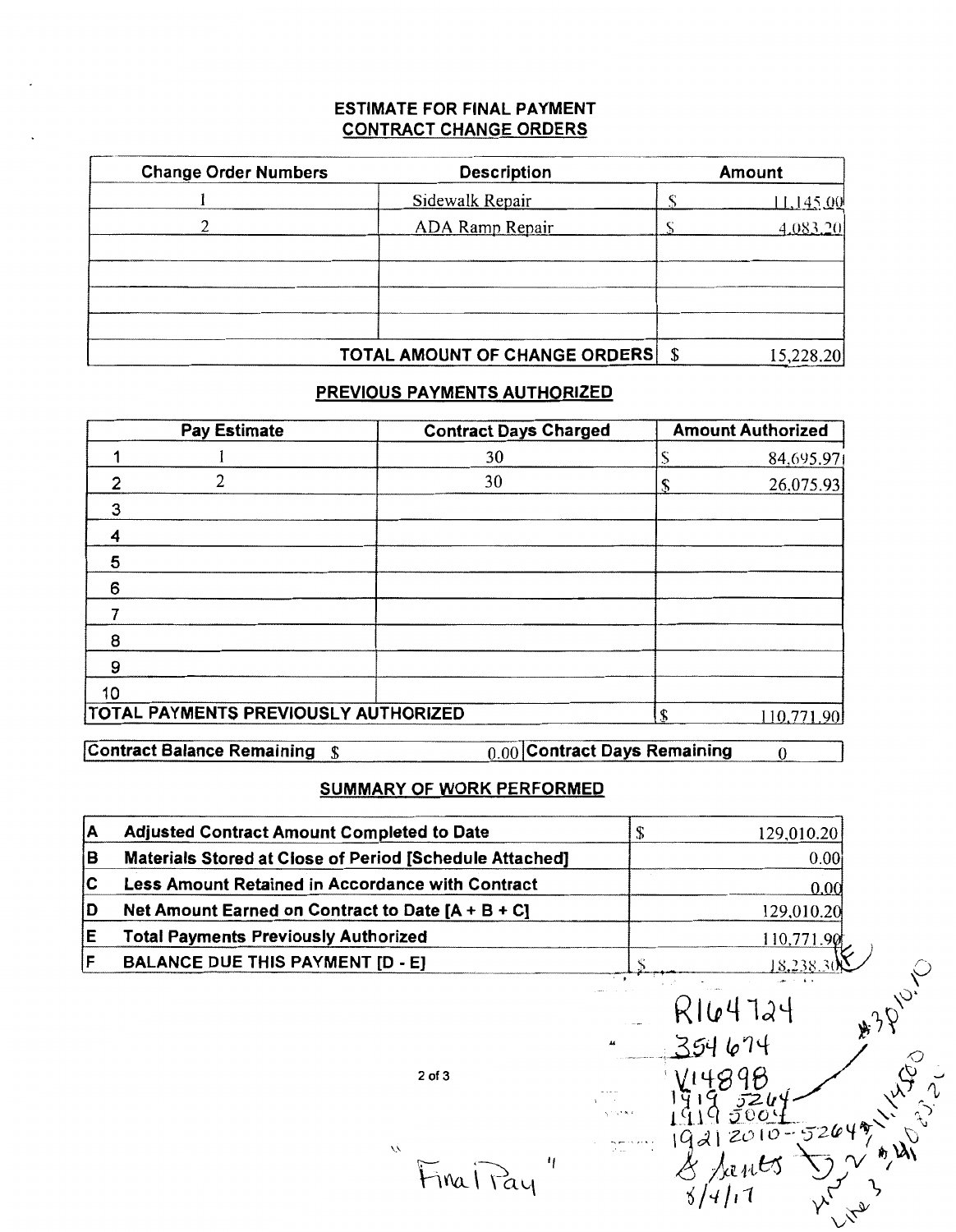### **ESTIMATE FOR FINAL PAYMENT**

CERTIFICATION OF CONTRACT: According to the best of my knowledge and belief, I certify that all items and amounts shown on the face of this Estimate for Final Payment are correct, that all work has been performed and/or material supplied in full accordance with the requirements of the referenced Contract, and/or duly authorized deviations, substitutions, alterations, and/or additions, that the foregoing is a true and correct statement of the Contract account up to and including the last day of the period covered by this Estimate and that no part of the "Balance Due This Payment" has been received.

By:

Date:  $7/31/17$ 

ENGINEER'S RECOMMENDATION FOR PAYMENT: This Estimate for Final Payment is recommended for payment.

 $7/5/17$ By: **ENGINEER** 

OWNER'S APPROVAL FOR PAYMENT: This Estimate for Final Payment is approved for payment.

By: Nueces t **l**exas Joe A Conzalez Gounty Jue Samuel L. Neal. pr. N. C. COWINISSION 6. Pct 2

Date.  $8 - 7 - 11$ 

3 of 3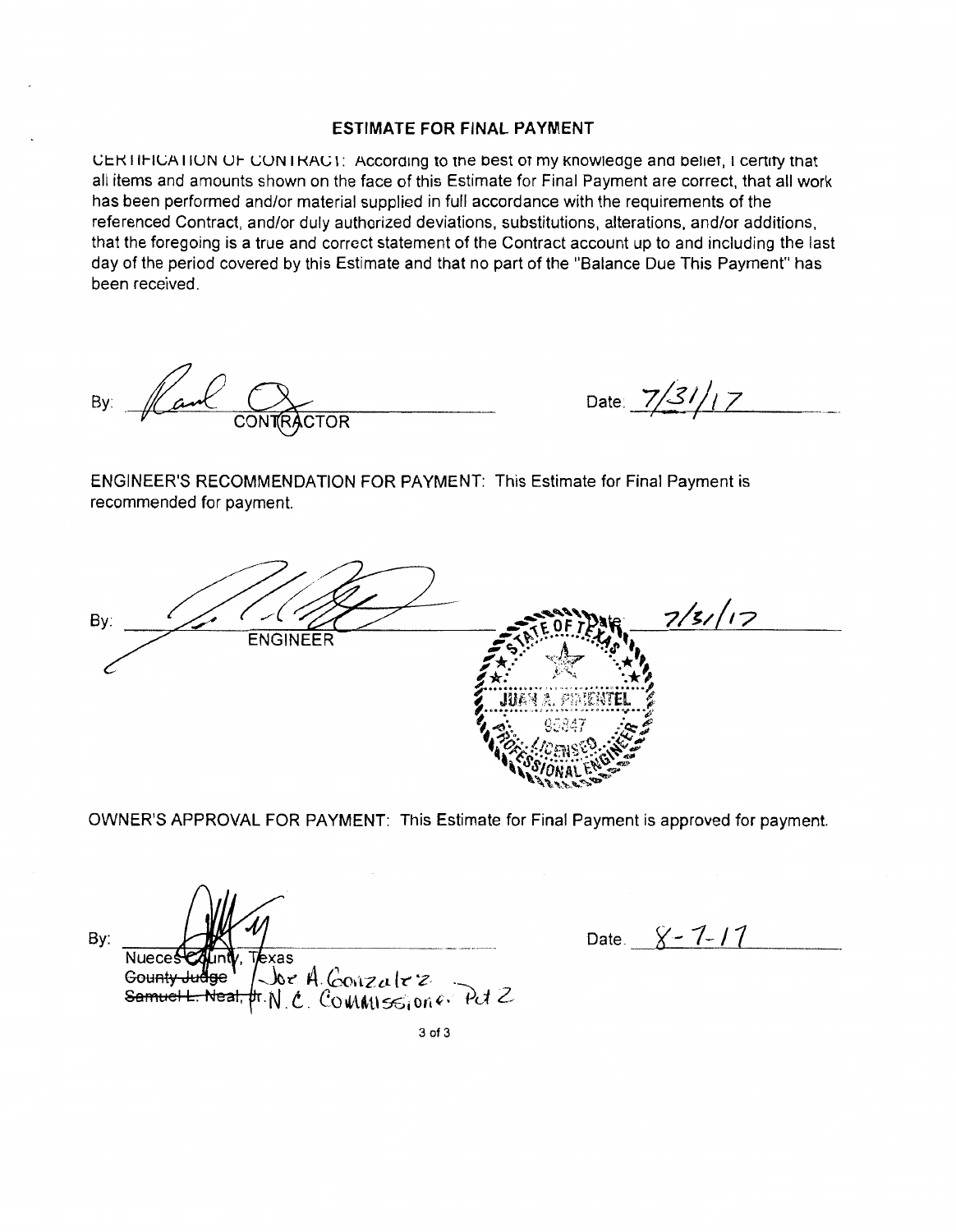| <b>Nueces County</b>                                                                                                     |               | <b>Certificate of Substantial Completion</b>                                                   |  |
|--------------------------------------------------------------------------------------------------------------------------|---------------|------------------------------------------------------------------------------------------------|--|
| Project: IFB No. 3031-16 NUECES COUNTY - BISHOP COMMUNITY CENTER IMPROVEMENTS                                            |               |                                                                                                |  |
| Contract No.: IFB No. 3031-16                                                                                            |               | Contract Date: February 1, 2017                                                                |  |
| TO: (Contractor name and Address)<br>A. Ortiz Construction & Paving, Inc.<br>102 Airport Rd.<br>Corpus Christi, TX 78405 |               | Owner: Name and Address<br><b>Nueces County</b><br>901 Leopard St.<br>Corpus Christi, TX 78401 |  |
|                                                                                                                          |               |                                                                                                |  |
| SUBSTANTIAL COMPLETION DATE:                                                                                             | June 23, 2017 |                                                                                                |  |

**√**Complete □ Partial - List Areas Accepted

Substantial Completion and warranty time periods affected are defined in the General Conditions of the Contract. All parties listed below have reviewed the work under this Contract and recommend issuance of the substantial completion. Nueces County concurs with acceptance of the A/E's certification, will assume full possession and responsibility for the project or designated area, less punch list items, on the above listed Date. All warranties will start the day of substantial completion, with the exception of those items on the punch list, which will start on the date of Final Acceptance. The responsibility of the Contractor for heat, light, other utilities and Builders' Risk Insurance required by the Contract ceases at Substantial Completion. Other required insurance remains the Contractor's responsibility until the Certificate of Final Acceptance is issued.

#### **PUNCH LIST:**

A list of items to be completed or corrected, prepared by the Architect/Engineer and Nueces County, checked and augmented as required by Nueces County is appended hereto. The failure to include any item on such list does not relieve the Contractor of the responsibility to complete all work in accordance with the Contract documents.

| The Contractor shall complete or correct the work on the punch list appended hereto by | . The punch list consists of $\qquad 0$ |  |
|----------------------------------------------------------------------------------------|-----------------------------------------|--|
| items.                                                                                 |                                         |  |

A. Ortiz Construction & Paving, Inc. **Contractor** 

Representative Signa

*7/31/17*<br><sup>Date</sup>

*Dad~ I* 

International Consulting Engineers

NUECES COUNTY

Architect/Engineer Representative Signature Represe Gonzalez

Attachment: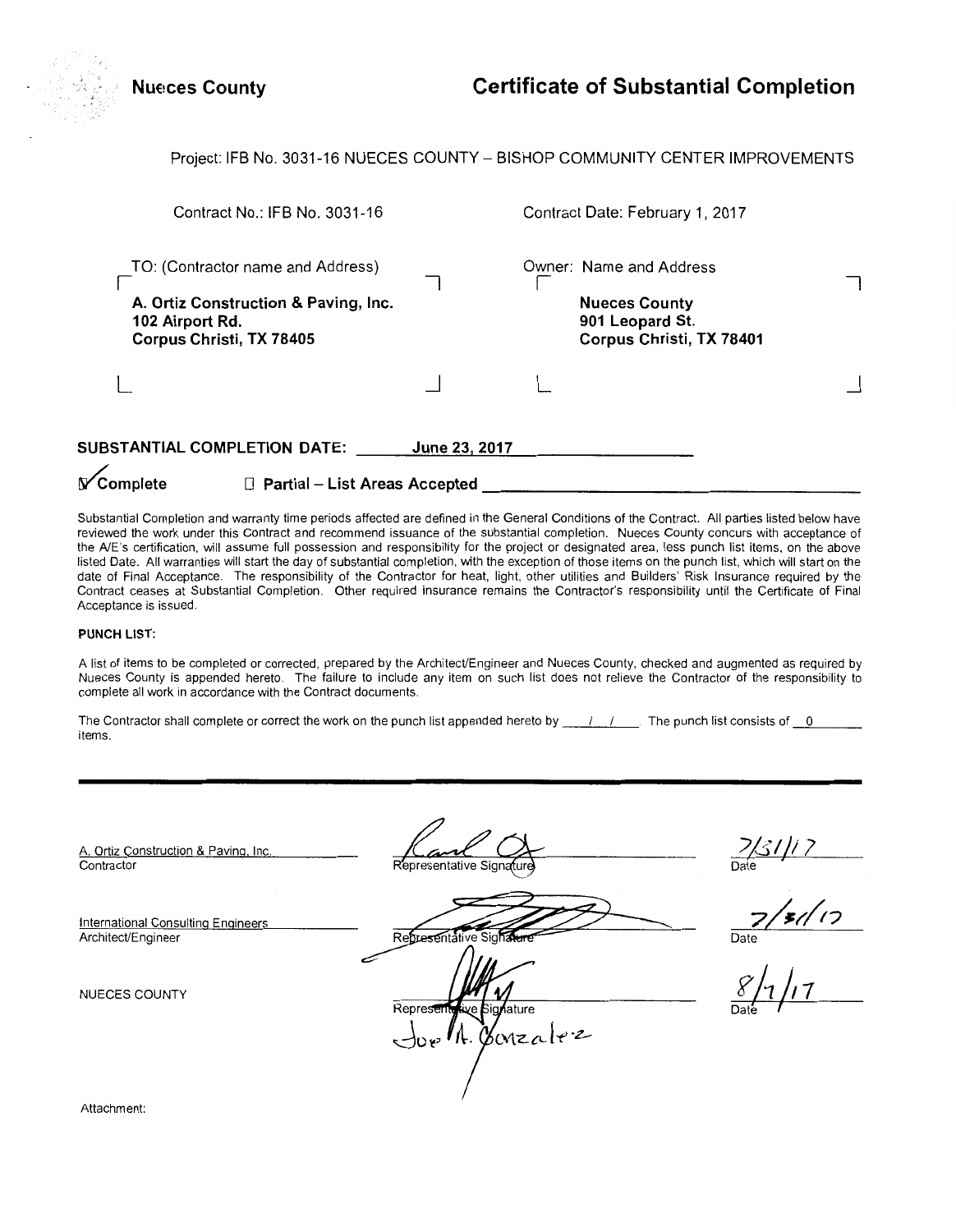

## **Nueces County Grants Administration**

Roxana **Hunt** Sandoval Grants Administrator

## **MEMORANDUM**

- TO: FROM: DATE: Dale Atchley, County Auditor Roxana Hunt Sandoval, Grants Administrator August 3, 2017
- RE: Cyndie Park II TWDB Project-PO #348967

Please authorize your staff to place the attached invoices as a special motion to be approved for payment by Commissioners Court at their next meeting on August  $16<sup>th</sup>$ , 2017. This is for the payment of LNV.

If you should have any questions on this invoice, please do not hesitate to call my office at ext. 0225. Thank you for your time and attention to this matter.

B/V/V/W/V

.J LI 06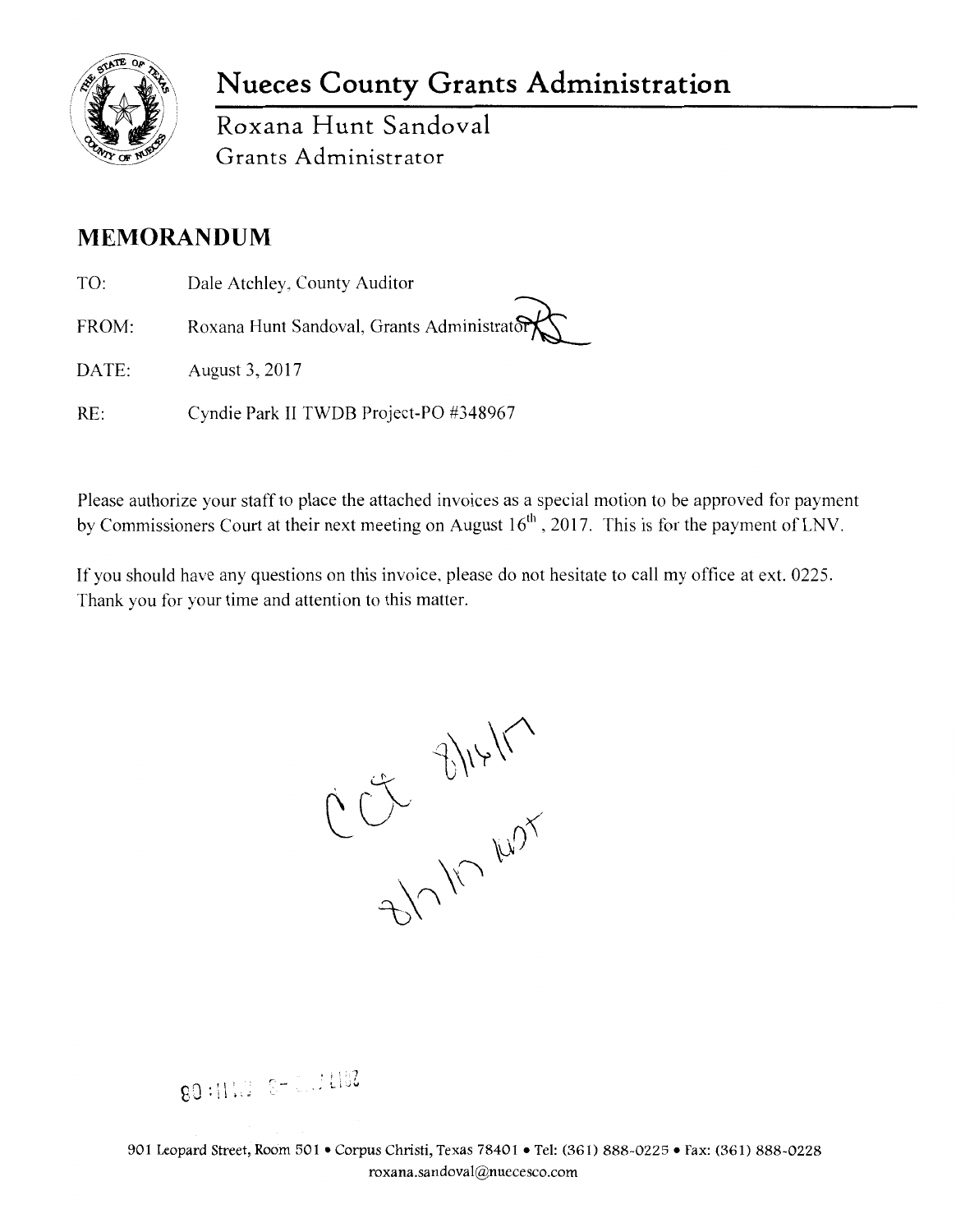

May 5, 2017 Project No: Invoice No:

140516.000.2 23785

Ms. Roxana Sandoval Grants Administrator Nueces County County Auditor 901 Leopard St. Room 304 Corpus Christi, TX 78401

Project 140516.000.2 Cyndie Park II TWDB Project RFQ No. 2988-15 **Professional Services for the period ending April 30. 2017 Fee** 

| <b>Billing Phase</b>                     | Fee        | Percent<br>Complete | Earned                    | <b>Previous Fee</b><br>Billing | <b>Current Fee</b><br><b>Billing</b> |
|------------------------------------------|------------|---------------------|---------------------------|--------------------------------|--------------------------------------|
| Preliminary Engineering Report           | 49,982.00  | 100.00              | 49,982.00                 | 49,982.00                      | 0.00                                 |
| Surveying                                | 10,000.00  | 100.00              | 10,000.00                 | 10,000.00                      | 0.00                                 |
| Preliminary Engineering Plans/Specs      | 119,964.00 | 85.00               | 101.969.40                | 89,973.00                      | 11,996.40                            |
| Plans & Specifications-Regulatory Agency | 19,994.00  | 0.00                | 0.00                      | 0.00                           | 0.00                                 |
| Total Fee                                | 199,940.00 |                     | 161,951.40                | 149,955.00                     | 11,996.40                            |
|                                          | Total Fee  |                     |                           |                                | 11,996.40                            |
|                                          |            |                     | <b>Total this Invoice</b> |                                | 11,996.40                            |

#### **Outstanding Invoices**

| Number | Date      | <b>Balance</b> |
|--------|-----------|----------------|
| 20162  | 1/6/2016  | 23,992.80      |
| 22554  | 11/8/2016 | 23,992.80      |
| 23280  | 3/7/2017  | 29.991.00      |
| 23533  | 4/6/2017  | 11,996.40      |
| Total  |           | 89,973,00      |





We reserve the right to process checks electronically by<br>transmitting the amount of the check, routing number,<br>account number and check serlaf number to your financial Institution.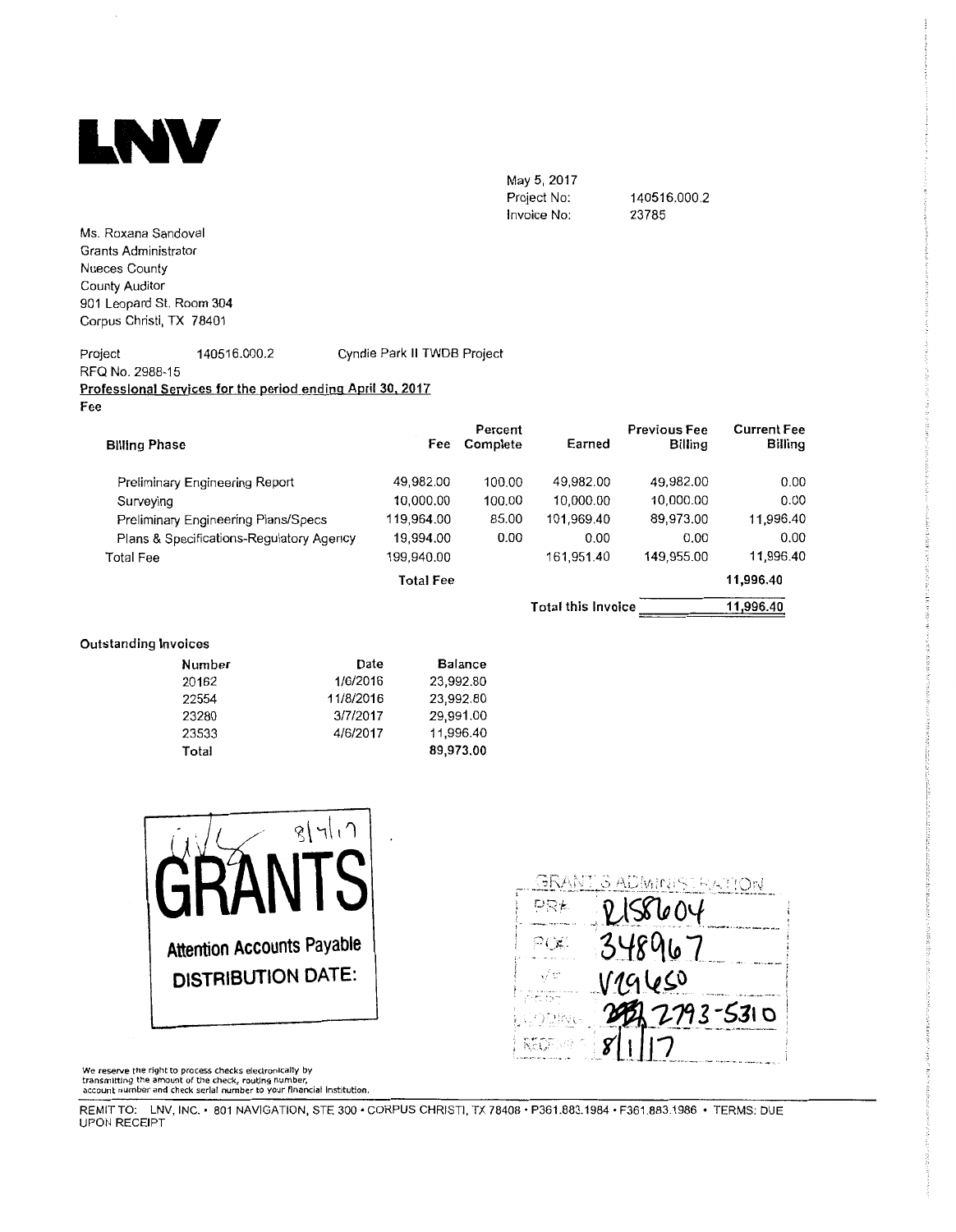

April 6, 2017 Project No: Invoice No:

140516.000.2 23533

Ms. Roxana Sandoval Grants Administrator Nueces County County Auditor 901 Leopard St. Room 304 Corpus Christi, TX 78401

#### Project 140516.000.2 Cyndie Park II TWDB Project RFQ No. 2988-15 Professional Services for the period ending March 31, 2017 Fee

| <b>Billing Phase</b>                     | Fee        | Percent<br>Complete | Earned             | <b>Previous Fee</b><br>Billing | <b>Current Fee</b><br>Billing |
|------------------------------------------|------------|---------------------|--------------------|--------------------------------|-------------------------------|
| Preliminary Engineering Report           | 49,982.00  | 100,00              | 49,982.00          | 49,982.00                      | 0.00                          |
| Surveying                                | 10,000.00  | 100.00              | 10,000.00          | 10,000,00                      | 0.00                          |
| Preliminary Engineering Plans/Specs      | 119,964.00 | 75.00               | 89,973.00          | 77,976.60                      | 11,996.40                     |
| Plans & Specifications-Regulatory Agency | 19,994.00  | 0.00                | 0.00               | 0.00                           | 0.00                          |
| <b>Total Fee</b>                         | 199,940.00 |                     | 149,955.00         | 137,958.60                     | 11,996.40                     |
|                                          | Total Fee  |                     |                    |                                | 11,996.40                     |
|                                          |            |                     | Total this invoice |                                | 11,996.40                     |

### **Outstanding Invoices**

| Number | Date      | Balance   |
|--------|-----------|-----------|
| 20162  | 1/6/2016  | 23.992.80 |
| 22554  | 11/8/2016 | 23,992.80 |
| 23280  | 3/7/2017  | 29.991.00 |
| Total  |           | 77,976.60 |





We reserve the right to process checks electronically by<br>transmitting the amount of the check, routing number,<br>account number and check serial number to your financial institution.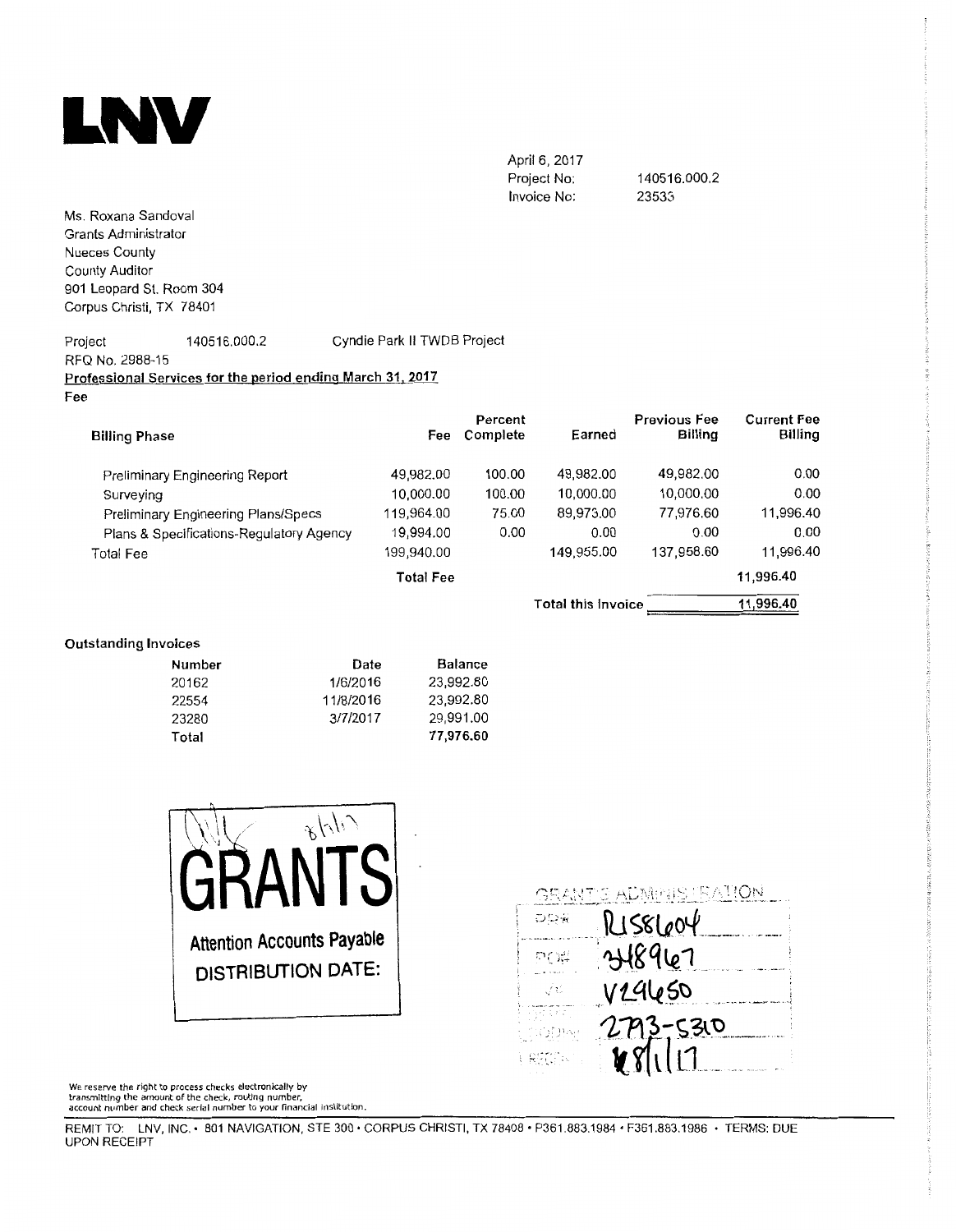

March 7, 2017 Project No: Invoice No:

140516.000.2 23280

Ms. Roxana Sandoval Grants Administrator Nueces County County Auditor 901 Leopard St. Room 304 Corpus Christi, TX 78401

#### Project 140516.000.2 RFQ No. 2988-15 Cyndie Park II TWDB Project **Professional Services for the period ending February 28. 2017**  Fee

| <b>Billing Phase</b>                     | Fee              | Percent<br>Complete | Earned                    | <b>Previous Fee</b><br><b>Billing</b> | <b>Current Fee</b><br>Billing |
|------------------------------------------|------------------|---------------------|---------------------------|---------------------------------------|-------------------------------|
| Preliminary Engineering Report           | 49,982.00        | 100.00              | 49,982.00                 | 49.982.00                             | 0.00                          |
| Surveying                                | 10,000.00        | 100.00              | 10,000.00                 | 10,000.00                             | 0.00                          |
| Preliminary Engineering Plans/Specs      | 119,964.00       | 65.00               | 77,976.60                 | 47,985.60                             | 29.991.00                     |
| Plans & Specifications-Regulatory Agency | 19,994.00        | 0.00                | 0.00                      | 0.00                                  | 0.00                          |
| Total Fee                                | 199.940.00       |                     | 137,958.60                | 107,967.60                            | 29,991.00                     |
|                                          | <b>Total Fee</b> |                     |                           |                                       | 29,991.00                     |
|                                          |                  |                     | <b>Total this invoice</b> |                                       | 29,991.00                     |

### **Outstanding Invoices**

| Number | Date      | <b>Balance</b> |
|--------|-----------|----------------|
| 20162  | 1/6/2016  | 23 992.80      |
| 21108  | 5/6/2016  | 2.500.00       |
| 22554  | 11/8/2016 | 23.992.80      |
| Total  |           | 50,485.60      |



We reserve the right to process checks electronically by<br>transmitting the amount of the check, routing number,<br>account number and check serial number to your financial institution.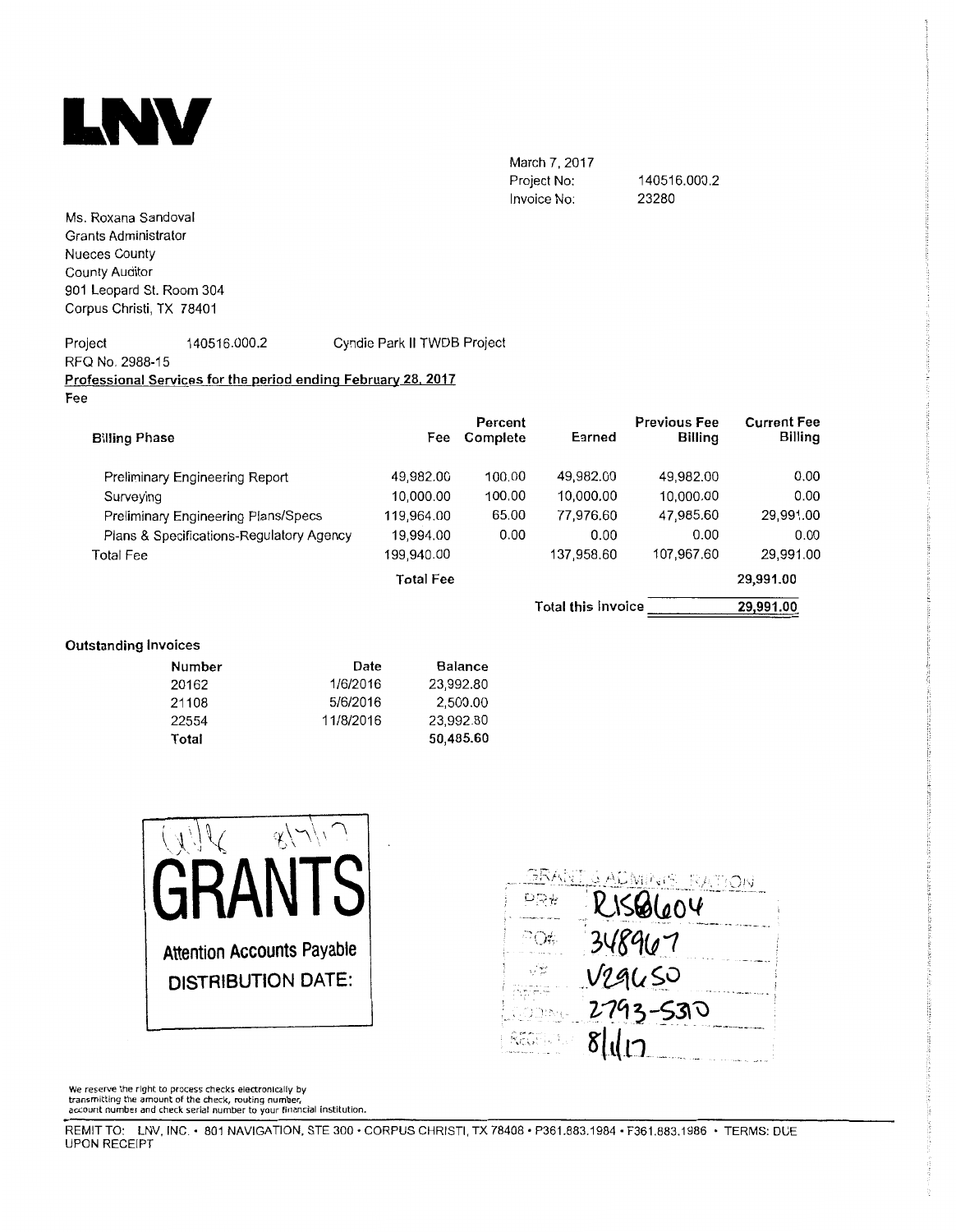

November 8, 2016 Project No: Invoice No: 140516.000.2 22554

Ms. Roxana Hunt Grants Administrator Nueces County County Auditor 901 Leopard St. Room 304 Corpus Christi, TX 78401

### Project 140516.000.2 Cyndie Park II TWDB Project RFQ No. 2988-15 **Professional Services for the period ending October 31, 2016 Fee**

| <b>Billing Phase</b>                     | Fee              | Percent<br>Complete | Earned                    | <b>Previous Fee</b><br>Billing | <b>Current Fee</b><br>Billing |
|------------------------------------------|------------------|---------------------|---------------------------|--------------------------------|-------------------------------|
| Preliminary Engineering Report           | 49,982.00        | 100.00              | 49,982.00                 | 49,982.00                      | 0.00                          |
| Surveying                                | 10,000.00        | 100.00              | 10,000.00                 | 10,000,00                      | 0.00                          |
| Preliminary Engineering Plans/Specs      | 119,964.00       | 40.00               | 47,985.60                 | 23.992.80                      | 23,992.80                     |
| Plans & Specifications-Regulatory Agency | 19,994.00        | 0.00                | 0.00                      | 0.00                           | 0.00                          |
| Total Fee                                | 199,940.00       |                     | 107,967.60                | 83,974.80                      | 23,992.80                     |
|                                          | <b>Total Fee</b> |                     |                           |                                | 23,992.80                     |
|                                          |                  |                     | <b>Total this Invoice</b> |                                | 23,992.80                     |
|                                          |                  |                     |                           |                                |                               |

### **Outstanding Invoices**

| Number | Date     | <b>Balance</b> |
|--------|----------|----------------|
| 20162  | 1/6/2016 | 23.992.80      |
| 21108  | 5/6/2016 | 2.500.00       |
| Total  |          | 26,492.80      |



|                | GRANT'S ADMINISTRATION |
|----------------|------------------------|
| PR#            | KIS8604                |
| PO#            | 348967                 |
| Ww             | V19650                 |
| DEET.<br>00DAK | 2793-5310              |
| REGEN R        | 8117                   |

We reserve the right to process checks electronically by<br>transmitting the amount of the check, routing number,<br>account number and check serial number to your financial institution**.**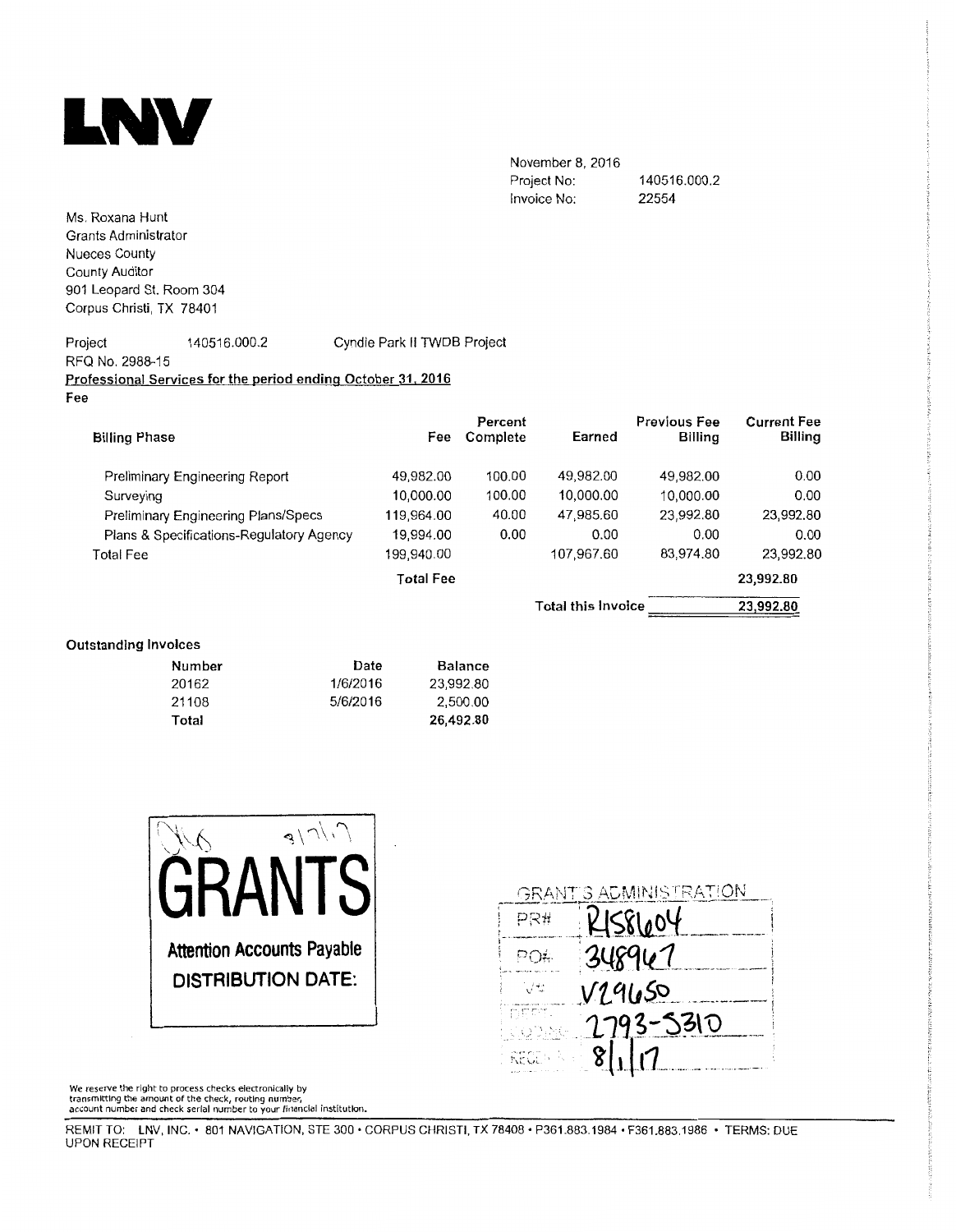

May 15, 2016 Project No: Invoice No: 140516.000.2 ' 20162C,

Ms. Roxana Hunt Grants Administrator Nueces County County Auditor 901 Leopard St. Room 304 Corpus Christi, TX 78401

Project 140516.000.2 Cyndie Park II TWDB Project

RFQ No, 2988-15

#### **Professional Services for the period ending April 30, 2015 Fee**

| <b>Billing Phase</b>                     | Fee              | Percent<br>Complete | Earned             | <b>Previous Fee</b><br><b>Billing</b> | <b>Current Fee</b><br>Billing |
|------------------------------------------|------------------|---------------------|--------------------|---------------------------------------|-------------------------------|
| Preliminary Engineering Report           | 49,982.00        | 100.00              | 49,982.00          | 49,982.00                             | 0.00                          |
| Surveying                                | 10,000.00        | 100.00              | 10,000.00          | 10,000.00                             | 0.00                          |
| Preliminary Engineering Plans/Specs      | 119,964.00       | 20.00               | 23,992.80          | 0.00                                  | 23,992.80                     |
| Plans & Specifications-Regulatory Agency | 19,994.00        | 0.00                | 0.00               | 0.00                                  | 0.00                          |
| Total Fee                                | 199,940.00       |                     | 81,474.80          | 57,482.00                             | 23,992.80                     |
|                                          | <b>Total Fee</b> |                     |                    |                                       | 23,992.80                     |
|                                          |                  |                     | Total this Invoice |                                       | 23,992.80                     |

### **Outstanding Invoices**

| Number | Date     | <b>Balance</b> |
|--------|----------|----------------|
| 21108  | 5/6/2016 | 2,500.00       |
| Total  |          | 2,500,00       |





We reserve the right to process checks electronically by<br>transmitting the amount of the check, routing number,<br>account number and check serial number to your financial institution.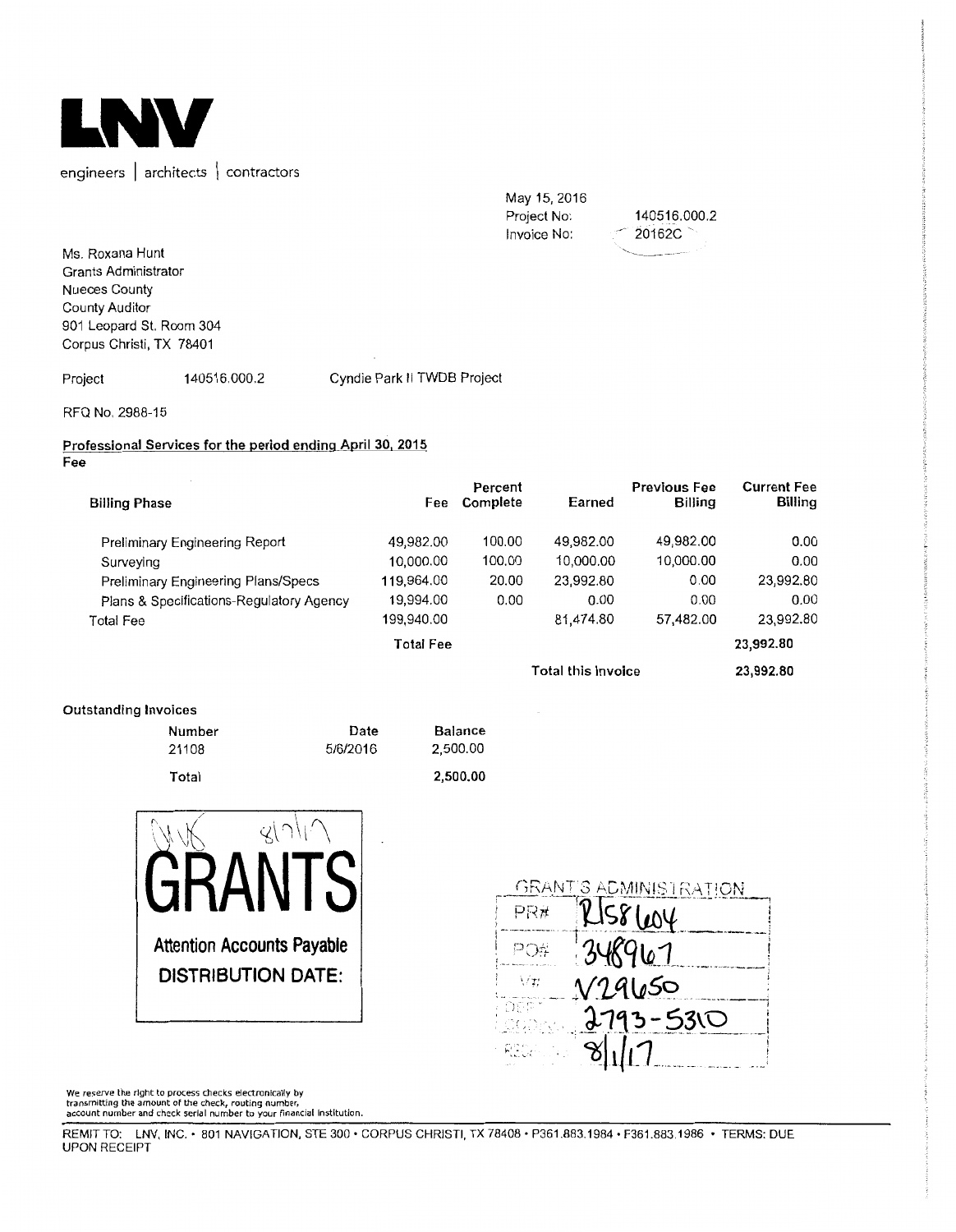

A

## **Joe A. Gonzalez**

County Commissioner, Precinct 2 Nueces County Courthouse Sandra Santos Administrative Assistant

# **Meniorandun,**

| DATE: | August 7, 2017                                                                                 |
|-------|------------------------------------------------------------------------------------------------|
| TO:   | Ms. Kristen Talamantez,<br>First Assistant/AP Manager, County Auditor                          |
| FROM: | Joe A. Gonzalez<br>Nueces County Commissioner Pct 2                                            |
| SUBJ: | Commissioners Court Agenda - Special Motion<br>Project: Amistad Veterans Memorial Park Project |

Please place the following invoice from **Jimenez Engineering Solutions, LLC dba I.C.E.** in the amount of **\$1,938.75** on special motions to be approved by commissioners' court for payment.

This payment request is for the Amistad Veterans Memorial Park Project. Please tag this check to come directly to our office for further handling. Thank you.

Attachment

91 :  $L = L$  .  $100$ 

 $\sqrt{\sqrt{2}}$  $\int$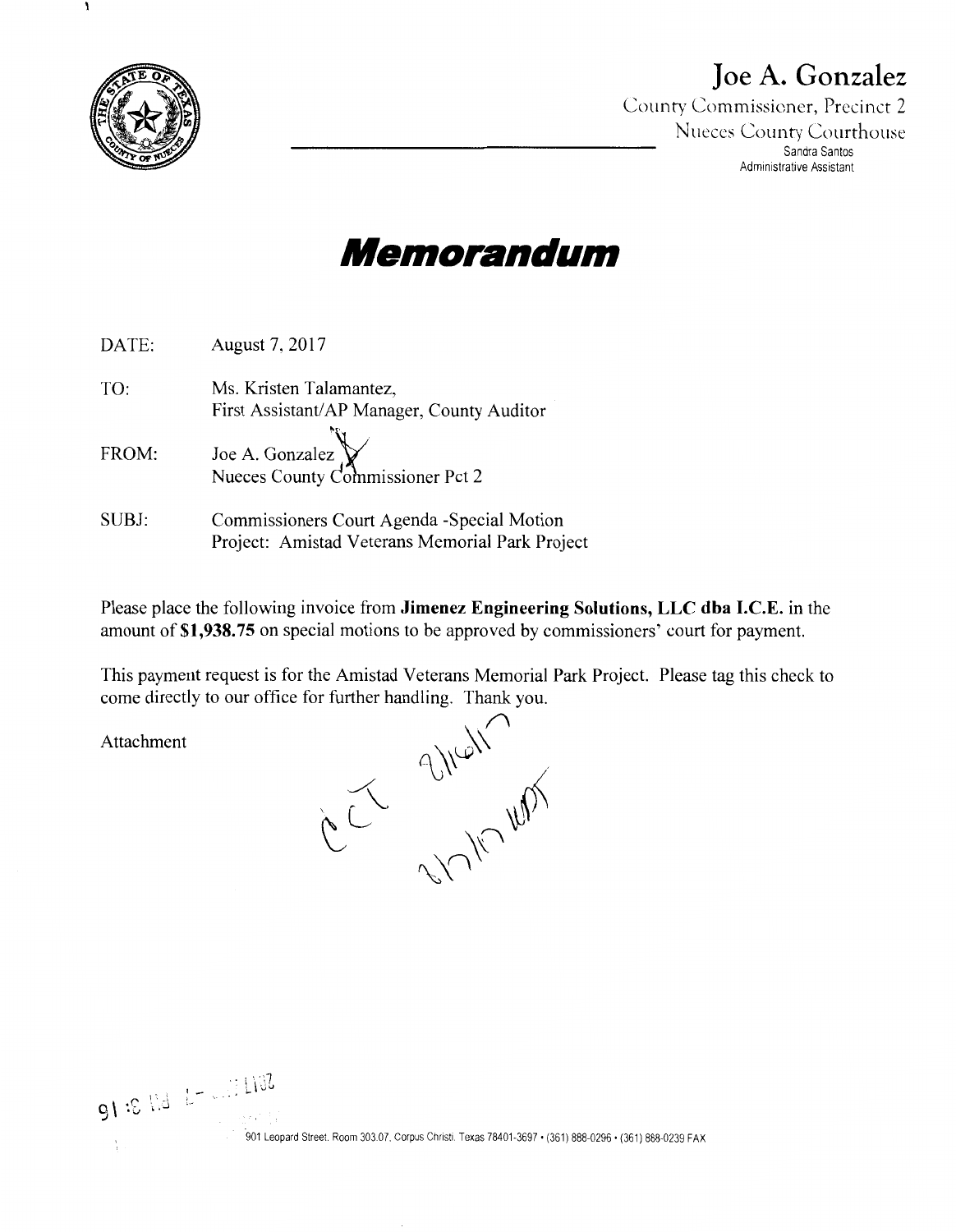

Bill To: **Nueces** County 901 Leopard Street, Room 303.07 Copus Christi, TX 78401

DATE: August 7, 2017

INVOICE# 1168

Attention: Commissioner Joe A. Gonzalez

#### **PROJECT: Veterans Monument at Amistad Veterans Park Project**

| <b>DESCRIPTION</b>                                           |    | <b>CONTRACT</b> | <b>PERCENT</b>          | <b>PREVIOUSLY</b> |      | <b>CURRENT</b>    |              | <b>REMAINING</b> |
|--------------------------------------------------------------|----|-----------------|-------------------------|-------------------|------|-------------------|--------------|------------------|
|                                                              |    | <b>AMOUNT</b>   | <b>COMPLETE TO DATE</b> | <b>INVOICED</b>   |      | <b>AMOUNT DUE</b> |              | <b>BALANCE</b>   |
| <b>PROFESSIONAL SERVICES BREAKDOWN</b>                       |    |                 |                         |                   |      |                   |              |                  |
| Engineering                                                  |    |                 |                         |                   |      |                   |              |                  |
| -Architectural / Civil & Structural                          |    |                 |                         |                   |      |                   |              |                  |
| <b>Engineering and Design</b>                                | \$ | 11,632.50       | 100.00%                 | \$<br>11,632.50   | \$   |                   | \$           |                  |
| -Site Survey                                                 | \$ | 1,938.75        | 100.00%                 | \$<br>1,938.75    | l \$ |                   | \$           |                  |
| Administrative & Project Management                          |    |                 |                         |                   |      |                   |              |                  |
| -Administrative                                              | \$ | 484.69          | 100.00%                 | \$<br>484.69      | \$   |                   | \$           |                  |
| -Construction Assistance and Inspections                     | \$ | 4,846.88        | 50.00%                  | \$<br>484.69      | \$   | 1,938.75          | \$           | 2,423.44         |
|                                                              |    |                 |                         | \$                | \$   |                   | \$           |                  |
|                                                              |    |                 |                         |                   | \$   |                   | \$           |                  |
|                                                              |    |                 |                         |                   | \$   |                   | \$           |                  |
|                                                              |    |                 |                         |                   |      |                   |              |                  |
|                                                              |    |                 |                         |                   |      |                   |              |                  |
| <b>ADDITIONAL SERVICES</b>                                   |    |                 |                         |                   |      |                   |              |                  |
|                                                              | \$ |                 | 0.00%                   | \$                | \$   |                   | \$           |                  |
|                                                              | \$ |                 | $0.00\%$ \$             |                   | \$   |                   | \$           |                  |
|                                                              |    |                 |                         |                   |      |                   |              |                  |
|                                                              |    |                 |                         |                   |      |                   |              |                  |
|                                                              |    |                 |                         |                   |      |                   |              |                  |
|                                                              |    |                 |                         |                   |      |                   |              |                  |
|                                                              |    |                 |                         |                   |      |                   |              |                  |
|                                                              |    |                 |                         |                   |      |                   |              |                  |
|                                                              |    |                 |                         |                   |      |                   |              |                  |
|                                                              |    |                 |                         |                   |      |                   |              |                  |
|                                                              |    |                 |                         |                   |      |                   |              |                  |
|                                                              |    |                 |                         |                   |      |                   |              |                  |
| <b>TOTAL</b>                                                 | S  | 18,902.82       |                         | \$<br>14,540.63   |      |                   |              | \$2,423.44       |
|                                                              |    |                 |                         | <b>TOTAL DUE</b>  |      | \$1,938.75        |              |                  |
|                                                              |    |                 |                         |                   |      |                   | $\mathbb{C}$ |                  |
| Please Note: Credit Card Payments are subject to a 3% Charge |    |                 |                         |                   |      |                   |              |                  |

Please Note: Credit Card Payments are subject to a 3% Charge.

Please remit to: Jimenez Engineering Solutions, LLC DBA I.C.E. P.O. Box 624 Corpus Christi, TX 78403

 $R16|921$ <br> $354051$  $x = 258051$ <br>  $x = 73845$ <br>  $x = 7310$ <br>  $x = 7310$ <br>  $x = 7310$ <br>  $x = 71/17$ <br>  $x = 71/17$ <br>  $x = 71/17$ <br>  $x = 71/17$ <br>  $x = 71/17$ <br>  $x = 71/17$ <br>  $x = 71/17$ <br>  $x = 71/17$ <br>  $x = 71/17$ <br>  $x = 71/17$ <br>  $x = 71/17$ <br>  $x = 71/17$ <br>  $x = 71/17$ <br>  $x = 71/$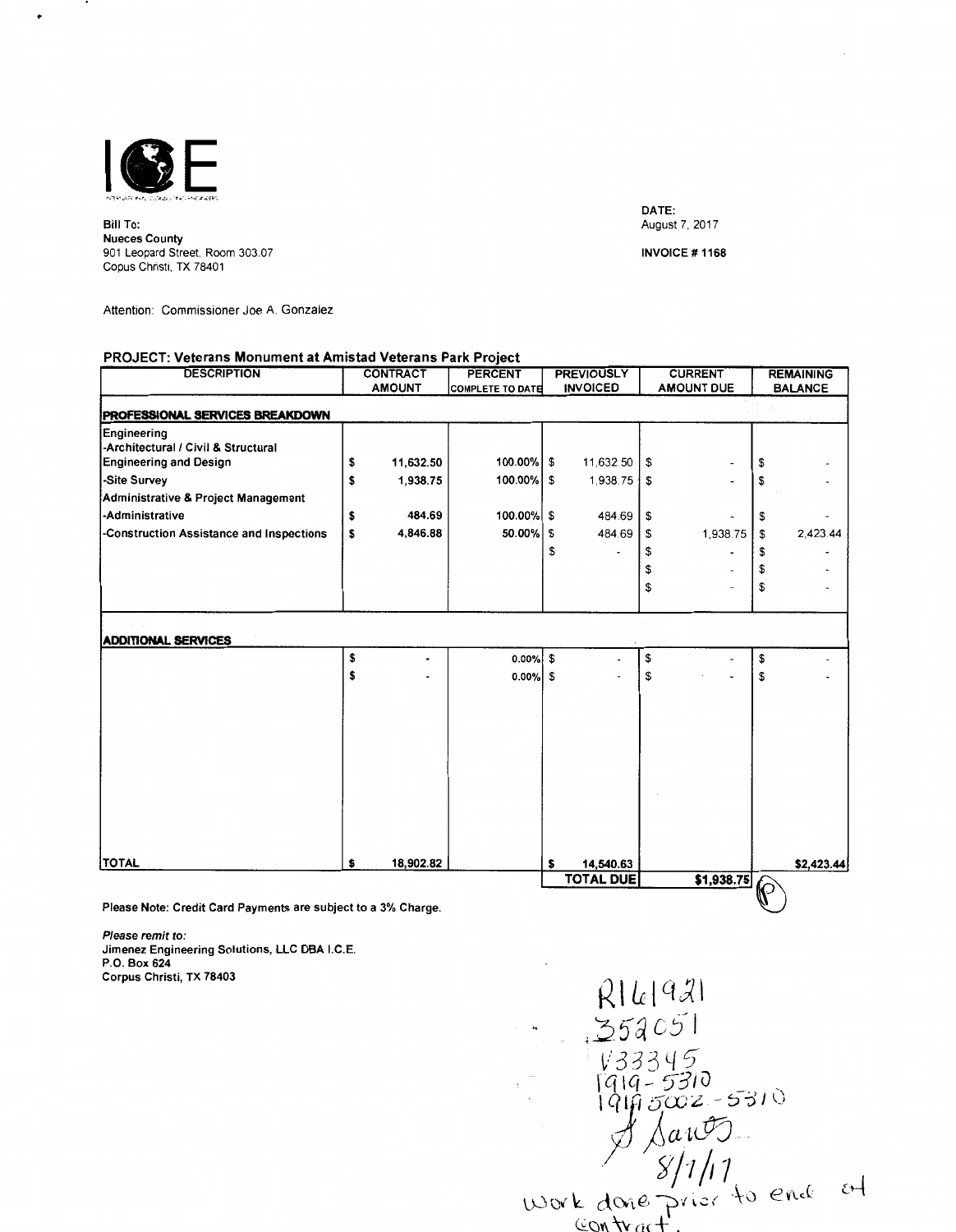

..

# **Joe A. Gonzalez**

County Commissioner, Precinct 2 **Nueces County Courthouse** Sandra Santos Administrative Assistant

# **Memorandum**

| DATE: | August 7, 2017                                                                                  |
|-------|-------------------------------------------------------------------------------------------------|
| TO:   | Ms. Kristen Talamantez,<br>First Assistant/AP Manager, County Auditor                           |
| FROM: | Joe A. Gonzalez<br>Nueces County Commissioner Pct 2                                             |
| SUBJ: | Commissioners Court Agenda - Special Motion<br>Project: Bishop Senior Center-Park Trail Project |

Please place the following invoice from **Jimenez Engineering Solutions, LLC dba I.C.E.** in the amount of **\$4,951.12** on special motions to be approved by commissioners' court for payment.

This payment request is for the Bishop Senior Center-Park Trail Project. Please tag this check to come directly to our office for further handling. Thank you.

Attachment

entiry way

91 :S Mà 1-Luis 192 901 Leopard Street. Room 30307. Corpus Christi. Texas 78401-3697 • (361) 888-0296 • (361) 888-0239 FAX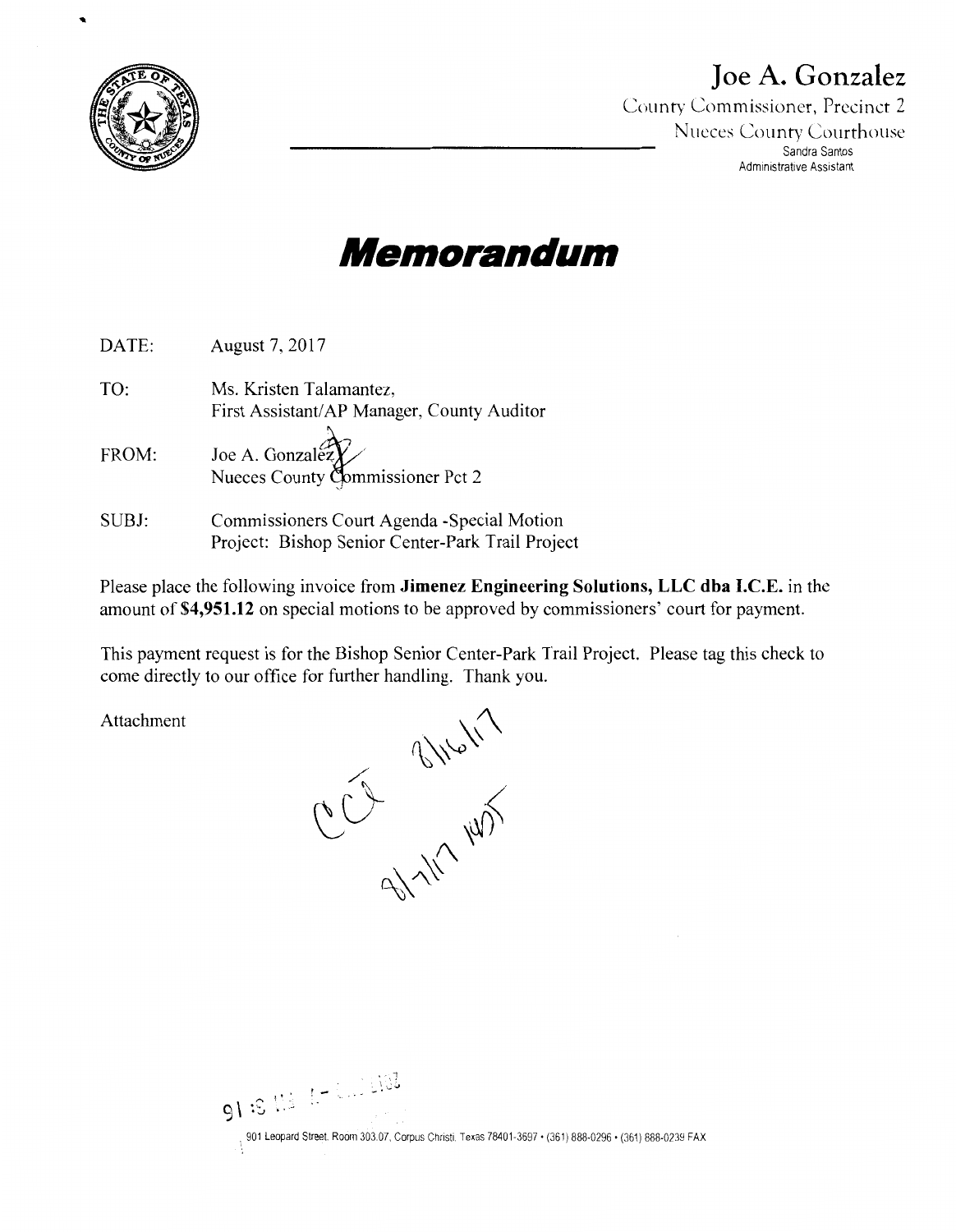

Bill To: Nueces County 901 Leopard Street, Room 303 07 Copus Christi, TX 78401

DATE: August 7, 2017

INVOICE # 1179

Attention: Commissioner Joe A. Gonzalez

#### **PROJECT: Bishop Park Trail Project**

| <b>AMOUNT</b><br>14,403.27<br>\$<br>2,400.55<br>\$ | <b>COMPLETE TO DATE</b><br>100.00% | \$                    | <b>INVOICED</b><br>14,403.27               |           | <b>AMOUNT DUE</b> |                                    | <b>BALANCE</b> |
|----------------------------------------------------|------------------------------------|-----------------------|--------------------------------------------|-----------|-------------------|------------------------------------|----------------|
|                                                    |                                    |                       |                                            |           |                   |                                    |                |
|                                                    |                                    |                       |                                            |           |                   |                                    |                |
|                                                    |                                    |                       |                                            |           |                   |                                    |                |
|                                                    |                                    |                       |                                            | S.        |                   | \$                                 |                |
|                                                    | $100.00\%$ \$                      |                       | 2,400.55                                   | S         |                   | \$                                 |                |
|                                                    |                                    |                       |                                            |           |                   |                                    |                |
| 600.14<br>\$                                       | $100.00\%$ S                       |                       | 450.11                                     | \$        | 150.03            | \$                                 |                |
| \$                                                 |                                    |                       | 1,200.27                                   | \$        | 4,801.09          | -\$                                |                |
|                                                    |                                    | S                     |                                            | \$        |                   | \$                                 |                |
|                                                    |                                    |                       |                                            | \$        |                   | \$                                 |                |
|                                                    |                                    |                       |                                            | \$        |                   | \$                                 |                |
|                                                    |                                    |                       |                                            |           |                   |                                    |                |
|                                                    |                                    |                       |                                            |           |                   |                                    |                |
| \$                                                 |                                    | S                     |                                            | \$        |                   | \$                                 |                |
| \$                                                 |                                    |                       |                                            | \$        |                   | \$                                 |                |
|                                                    |                                    |                       |                                            |           |                   |                                    |                |
|                                                    |                                    |                       |                                            |           |                   |                                    |                |
|                                                    |                                    |                       |                                            |           |                   |                                    |                |
|                                                    |                                    |                       |                                            |           |                   |                                    |                |
|                                                    |                                    |                       |                                            |           |                   |                                    |                |
|                                                    |                                    |                       |                                            |           |                   |                                    |                |
|                                                    |                                    |                       |                                            |           |                   |                                    |                |
|                                                    |                                    |                       |                                            |           |                   |                                    |                |
|                                                    |                                    |                       |                                            |           |                   |                                    |                |
|                                                    |                                    |                       |                                            |           |                   |                                    |                |
| s                                                  |                                    |                       |                                            |           |                   |                                    | \$0.00         |
|                                                    |                                    | 6,001.36<br>23,405.32 | $100.00\%$ \$<br>0.00%<br>$0.00\%$ \$<br>s | 18,454.20 |                   | <b>TOTAL DUE</b><br>\$4,951.12 $Q$ |                |

Please remit to: Jimenez Engineering Solutions, LLC OBA I.C.E. P.O. Box 624 Corpus Christi, TX 78403

Park Trail R141920 352050  $V33345$ <br>1919 - 5310<br>1919 5004 - 5310<br>A Sants

'S.Jodc\_ d.Grl.( ~"1vr -\-0 e'AJ:; *o+*  ourle exoner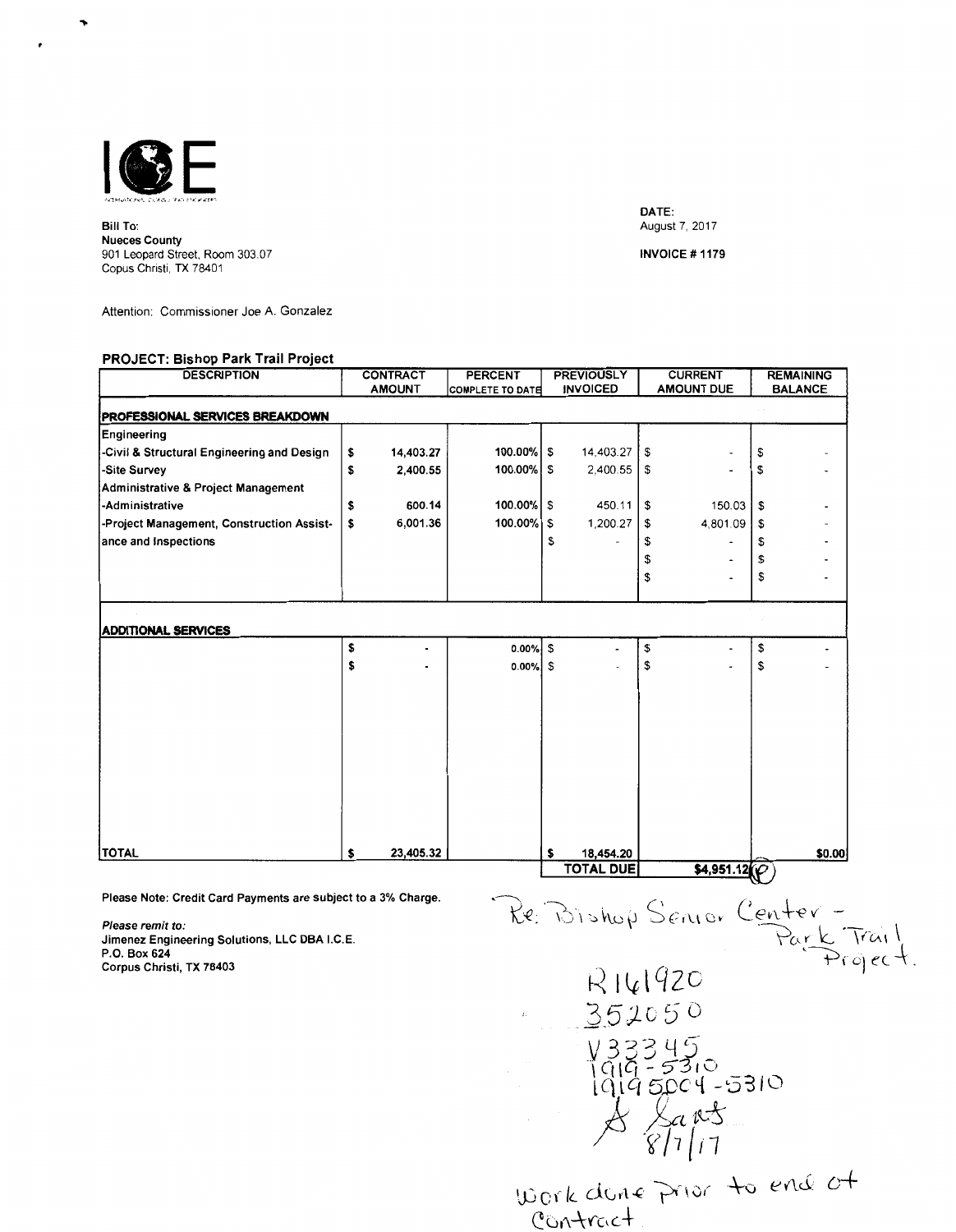

## **Nueces County Grants Administration**

Roxana **Hunt** Sandoval Grants Administrator

## **MEMORANDUM**

TO: FROM: Dale Atchley, County Auditor Roxana Hunt Sandoval, Grants Administrat

DATE: August 4, 2017

RE: Surface Water Lines & Connections Construction in Ranch Colonia-PO# 355980

Please authorize your staff to place the attached invoice as a special motion to be approved for payment by Commissioners Court at their next meeting on August  $16<sup>th</sup>$ , 2017. This is for the payment of Infinity Operations & Installations, LLC.

If you should have any questions on this invoice, please do not hesitate to call my office at ext. 0225.

Thank you for your time and attention to this matter.

 $99.313 + 1.302$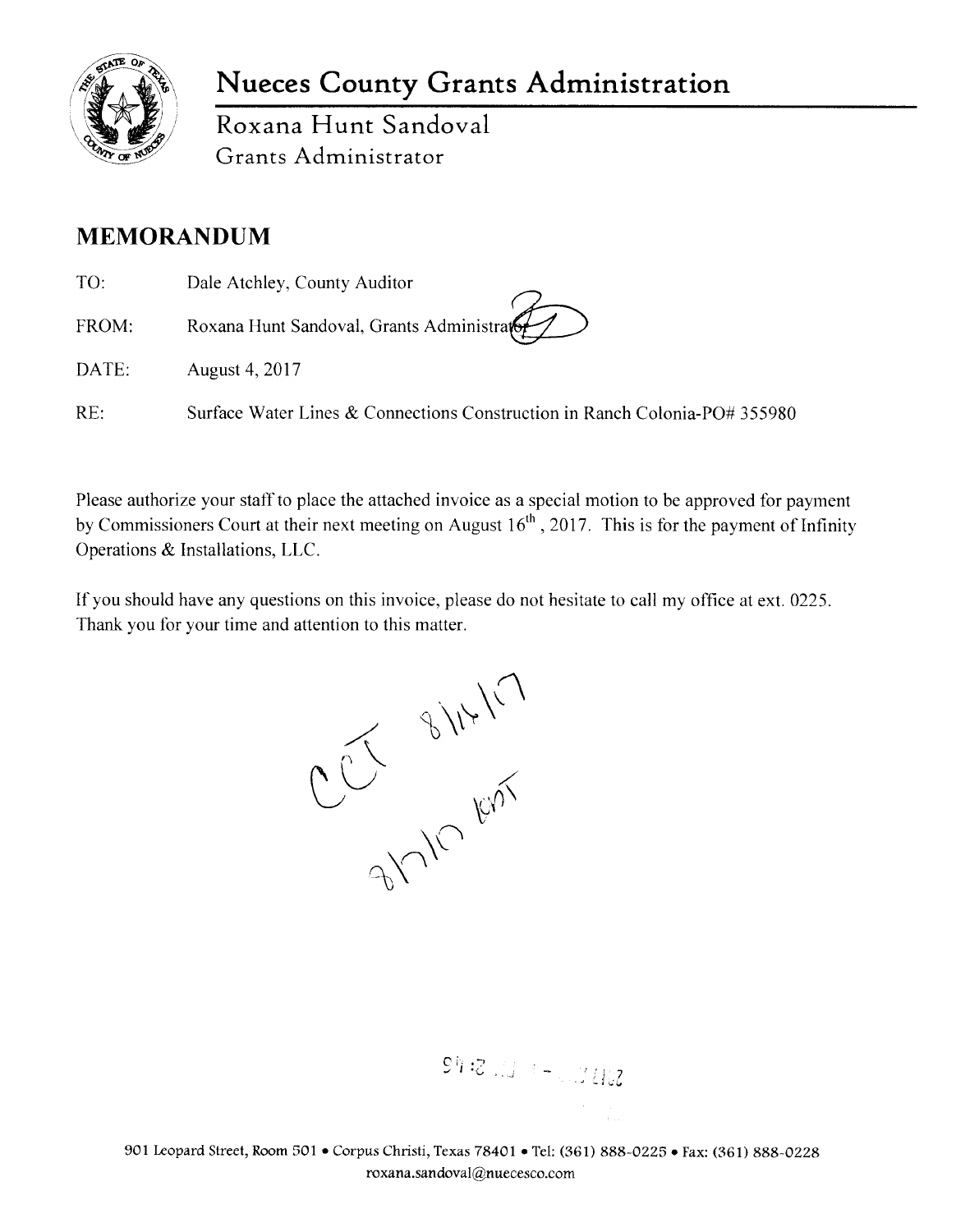

Solut ons Today with a **Vision for Tomorrow** 

engineers architects surveyors

August 2, 2017

The Honorable Loyd Neal. County Judge Nueces County, Texas 901 Leopard Street, Room 303 Corpus Christi. Texas 78401

**Re: Nueces County, Texas Surface Water Lines & Connections Construction in Ranch Colonia IFB No. 3035-17 Pay Request No. 3** 

Dear Judge Neal:

LNV has reviewed the enclosed Pay Request No. 3 from Infinity Operations & Installations, LLC for the above referenced project. LNV recommends payment of Pay Request No. 3 in the amount S55,134.02.  $4\sqrt{59}$ ,  $49$   $\sqrt{0}$ 

If you have any questions or comments regarding this matter. please feel free to contact me at (361) 883-1984.

Respectfully.

~~~')'r // I/ I, , *I* ' */~! /?ii/ /!Y* 

1o'5crt \1 \ 1era P.E .. RP L.S. Senior Vice-President

Attachment( s)



्रस्लिज pge  $CO<sub>2</sub>$ 463<br>-5312<br>7 M 寻常 rijijet  $(02)!$ REGEN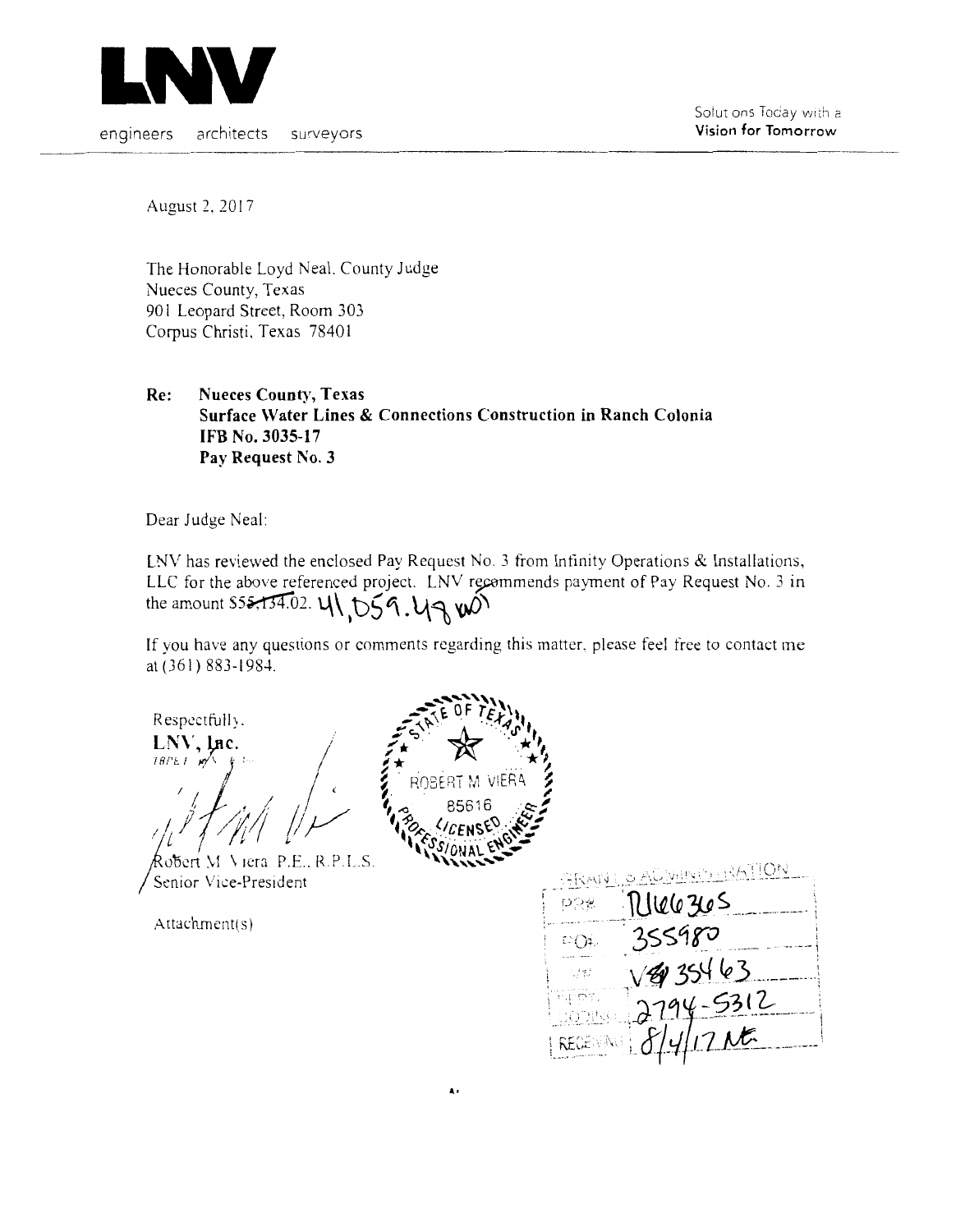

### ESTIMATE FOR PARTIAL PAYMENT

Project Title: TDA Contract No. 7215115 Surface Water Lines and Connections Construction in Ranch Colonia Owner: Nueces County

Project IFB No.: 3035-17

Contractor: Infinity Operations & Installations, LLC

| Estimate No.: 3                          | For the Pay Period: 2           |
|------------------------------------------|---------------------------------|
| Date of Contract Award: April 21 20.7    | Notice to Proceed: Mau 8, 2017  |
| Original Contract Amount: 4 196, 1208.30 | Original Contract Days: 120     |
| Add Total Change Order Amount:           | <b>Change in Contract Days:</b> |
| Less Contingency:                        | <b>Adjusted Contract Days:</b>  |
| <b>Adjusted Contract Amount:</b>         |                                 |

### ORIGINAL CONTRACT WORK/SCHEDULE OF VALUES

|                                            | <b>Bid Qty</b> | Qty       | Contract    |               |
|--------------------------------------------|----------------|-----------|-------------|---------------|
| Item No. and Description                   | & Units        | Complete  | Price       | Amount        |
| · A.1 Maplezation                          |                | $\cdot$ 5 | 2000        | 1000          |
| 2 A-2 Traffic Control                      |                |           | 1100        | 110C          |
| 3 A 3 Water line                           | <u>5, WZZ</u>  | $5 - 22$  | 88.54650    | 3.3952        |
| : A-4 L' to 4" Waterline Coop              | $\mathcal{P}$  | ۷         | 2750        | $2 - 50$      |
| : A-5 4'-45 Dogree Bond                    | 23             | نی        | <b>WU47</b> | 1734          |
| $BA-10$ $H''$ x $H''$ Tee                  | ธิ             | 5         | 1550        | 1550          |
| TA-7 4" Grate Valve                        | ١O             | ١O        | 8500        | <b>8500</b>   |
| 3 A-8 4" Waterline Pressure Plug           | $\overline{5}$ |           | iOOO        |               |
| EA-9 PLIDIIC Water Service line            | ٩              | q         | 12,483      | 12,483        |
| (500r)<br>10A-10 Punic Water Scrivice line | 18             | 18        | 15,000      | <b>18 CCC</b> |
| 11A-11 Service line Bore                   | 310            | 310       | 1982        | 7982          |
| 12A-12 Pose Repoir                         | 193            |           | $2692^{35}$ |               |
| 13 A-13 Private Water Service line         | 3.275          |           | 30,025      |               |
| 14 A-14 6" x 4" Beducer                    | 2              |           | 500         | 250           |
| 15A-15 6"-45 Degree Bend                   |                |           | 3iC         |               |
| 16 A-14 Bore 4" Waterline                  | 177            |           | 6522.45     |               |
| ADJUSTED CONTRACT AMOUNT COMPLETED TO DATE |                |           |             | $1407 - 52$   |

Revised 7/18/2016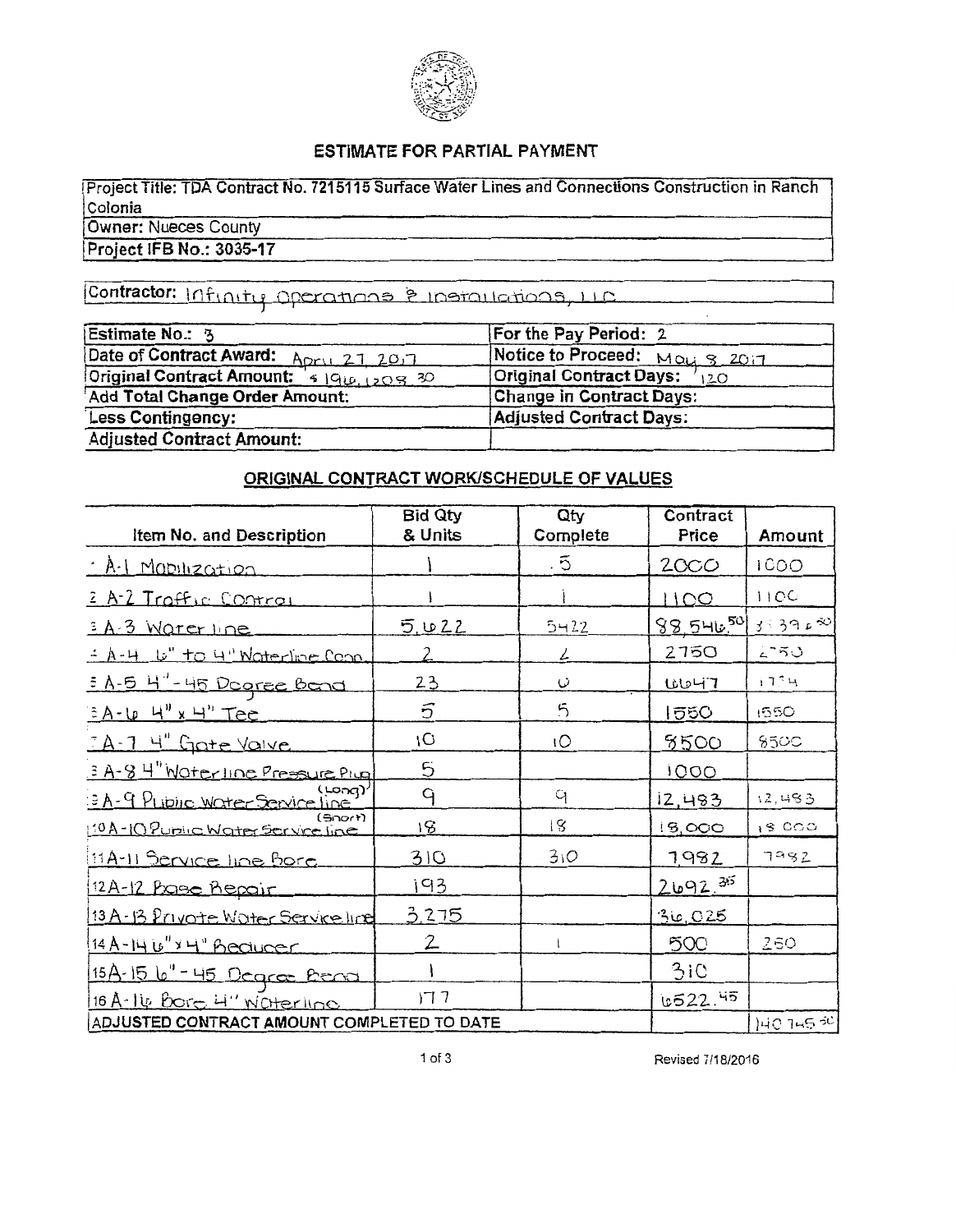### **ESTIMATE FOR PARTIAL PAYMENT**

## **CONTRACT CHANGE ORDERS**

| <b>Change Order Numbers</b> | Description                           | Amount |
|-----------------------------|---------------------------------------|--------|
|                             |                                       |        |
|                             |                                       |        |
|                             |                                       |        |
|                             |                                       |        |
|                             |                                       |        |
|                             |                                       |        |
|                             | <b>TOTAL AMOUNT OF CHANGE ORDERS!</b> |        |

### PREVIOUS PAYMENTS AUTHORIZED

| Pay Estimate                                         | <b>Contract Days Charged</b> | <b>Amount Authorized</b> |  |  |  |
|------------------------------------------------------|------------------------------|--------------------------|--|--|--|
| i Estimate No 1                                      | 50                           | 24,952                   |  |  |  |
| 2.<br>Estimate No2                                   | 15                           | $-1.79$ ער ה-1           |  |  |  |
|                                                      |                              |                          |  |  |  |
|                                                      |                              |                          |  |  |  |
| $\overline{5}$                                       |                              |                          |  |  |  |
| $\overline{5}$                                       |                              |                          |  |  |  |
|                                                      |                              |                          |  |  |  |
| З                                                    |                              |                          |  |  |  |
| 9                                                    |                              |                          |  |  |  |
|                                                      |                              |                          |  |  |  |
| TOTAL PAYMENTS PREVIOUSLY AUTHORIZED:<br>92, 649. 75 |                              |                          |  |  |  |

| _____ | Contract Balance Remaining: 103,959.55 | Con |
|-------|----------------------------------------|-----|
|       |                                        |     |

ntract Days Remaining: 33

## **SUMMARY OF WORK PERFORMED**

| А | Adjusted Contract Amount Completed to Date              | 140.745 <sup>50</sup> |        |
|---|---------------------------------------------------------|-----------------------|--------|
| в | Less Amount Retained in Accordance with Contract        | 7037.27               |        |
| C | Materials Stored at Close of Period [Schedule Attached] |                       | W      |
| Ð | Net Amount Earned on Contract to Date $[A + B + C]$     |                       | 19 I O |
|   | <b>Total Payments Previously Authorized</b>             | 42,648.15             |        |
|   | BALANCE DUE THIS PAYMENT [D - E]                        |                       |        |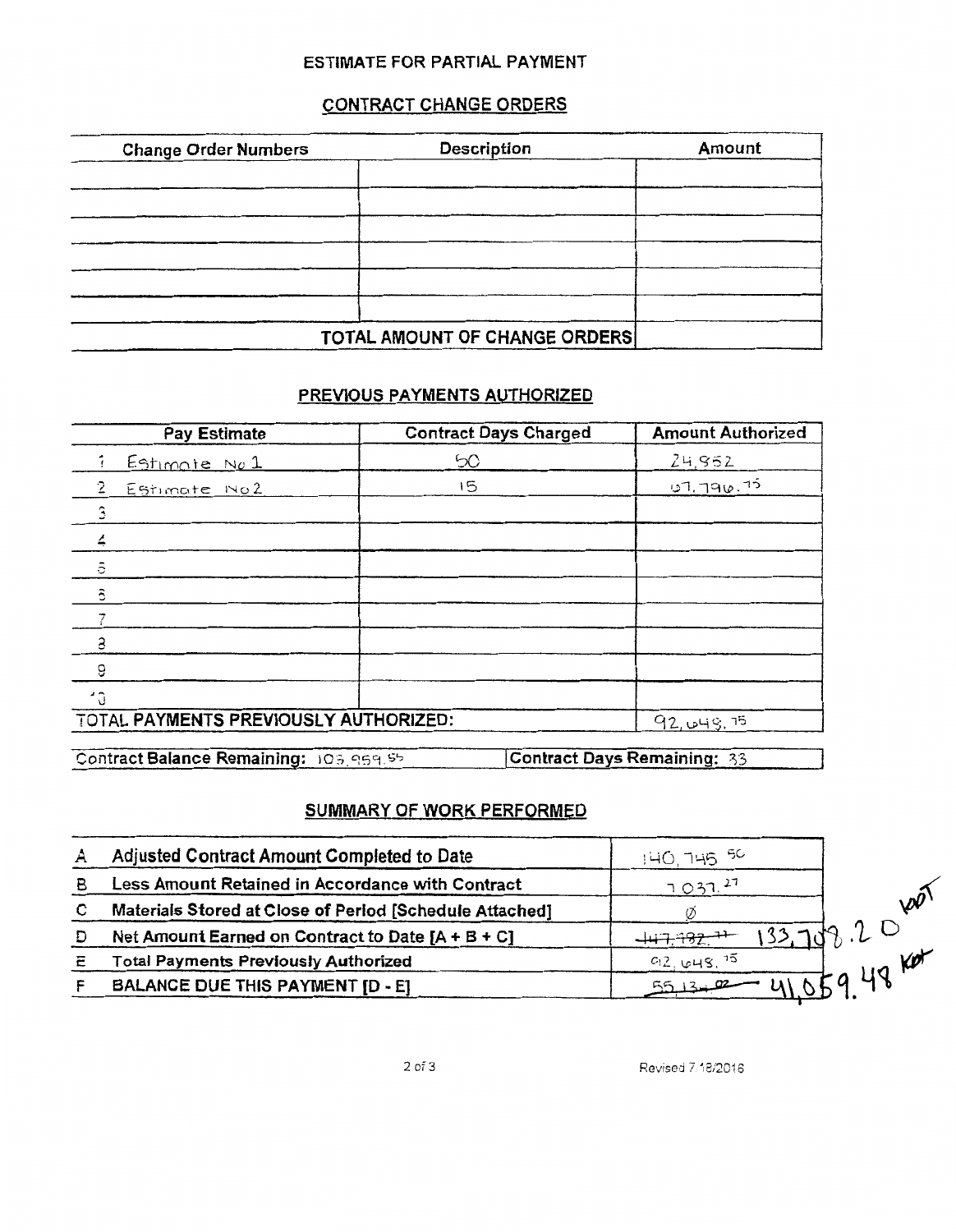### **ESTIMATE FOR PARTIAL PAYMENT**

CERTIFICATION OF CONTRACT: According to the best of my knowledge and belief, I certify that all items and amounts shown on the face of this Estimate for Partial Payment are correct, that all .vork has been performed and/or material supplied in full accordance with the requirements of the referenced Contract, and/or duly authorized deviations, substitutions, alterations, and/or additions, that the foregoing is a true and correct statement of the Contract account up to and including the last day of the period covered by this Estimate and that no part of the "Balance Due This Payment" has been received.

 $Date: 8 | 4 | 17$ 

ENGINEER'S RECOMMENDATION FOR PAYMENT: This Estimate for Partial Payment is recommended for payment. By:  $\frac{1}{2}$ <br>
CONTRACTOR<br>
ENGINEER'S RECOMMENDATION FOR PAYMENT: This Estimate for Partial Payment<br>
recommended for payment.<br> **ENGINEER**<br>
Date:  $\frac{8}{4}/4/17$ 

:':",/NER'S APPROVAL FOR PAYMENT: This Estimate for Partial Payment is approved for payment.

Date:

By: Weces County, Texas County Judge Samuel L. Neal, Jr.

3of3 Revised 7/18/2016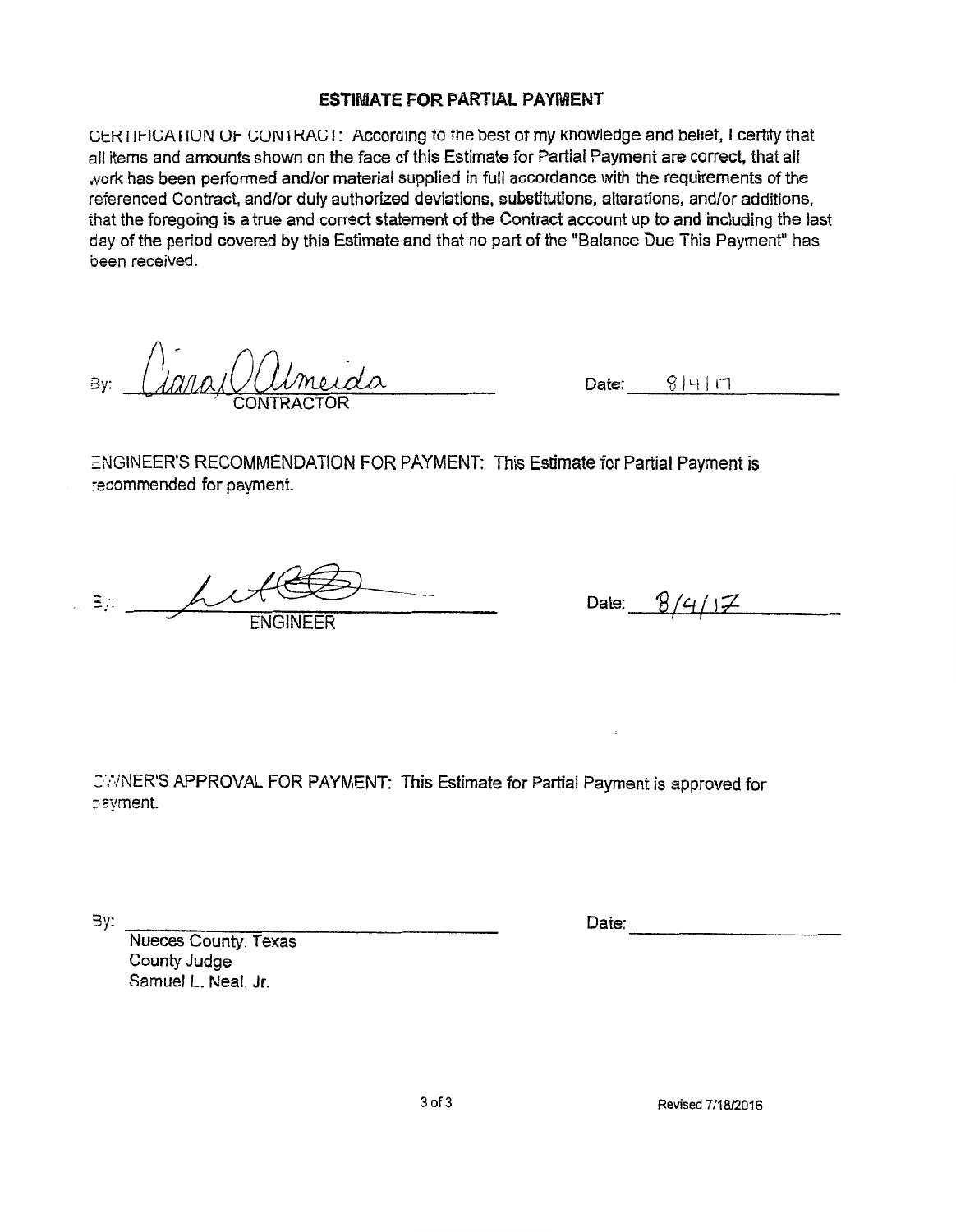## *Nueces County Community Services* **I** *Inland Parks*



4540 FM 892 Robstown, Texas 78380 Telephone: (361) 387-5445 Fax: (361) 387-9868 E-Mail address: Edward.herrera@co.nueces.tx.us

 $\sum_{i=1}^n \frac{1}{i}$ 

*Edward Herrera* 

Director

415 Mainer Road Robstown, Texas 78380 Telephone: (361) 387-6396 Fax: (361) 387-7479

DATE: August 2, 2017

TO: Mr. Dale Atchley FROM: County Auditor Edward Herrera

Director

SUBJECT: Exerplay, Inc.

Please authorize your staff to place the following invoices from Exerplay invoice #18741 and #18237 on a special motion to be approved by Commissioners' Court for payment.

This payment request is for the Playground equipment and installation at the Amistad Veterans Memorial Park in Bishop, Texas awarded in Commissioners' Court on March 7, 2017, 3.M.

Attachments

en 10 mars

1977年 - 1978年<br>1978年 - 1970年 - 1970年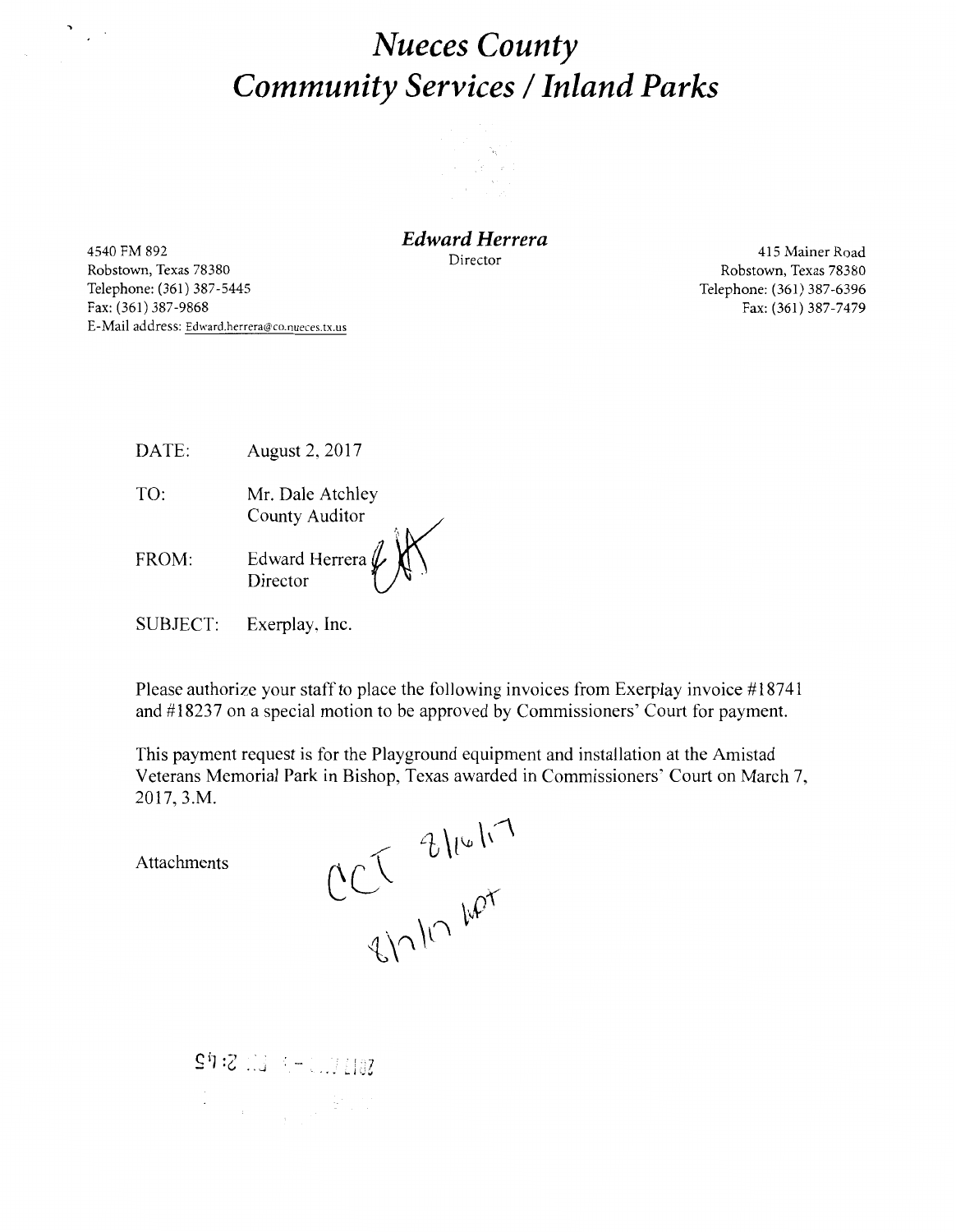|                              |                                                                                  |     |                       |                                           |                   | Invoice                |
|------------------------------|----------------------------------------------------------------------------------|-----|-----------------------|-------------------------------------------|-------------------|------------------------|
|                              | <b>PLAY</b>                                                                      |     |                       |                                           |                   | <b>Invoice Number:</b> |
| exer                         | Lifetime                                                                         |     |                       |                                           |                   |                        |
| PO Box 1160                  |                                                                                  |     |                       |                                           |                   | 18741                  |
| Cedar Crest, NM 87008-1160   |                                                                                  |     |                       |                                           |                   | <b>Date</b>            |
|                              |                                                                                  |     |                       |                                           |                   |                        |
|                              |                                                                                  |     |                       |                                           |                   | 7/26/2017              |
| <b>Bill To</b>               | !ാറ ⊭                                                                            |     | . J6 4922<br>35 b4751 | <b>Ship To</b>                            |                   |                        |
|                              |                                                                                  |     | ろうろう                  | <b>Nueces County Parks</b>                |                   |                        |
| Nueces, County of            |                                                                                  |     |                       |                                           |                   |                        |
| <b>Sr Community Services</b> |                                                                                  |     |                       | 1997 300 N Ave J<br>1997 Bishop, PX 79343 |                   |                        |
| 4540 FM 892                  |                                                                                  |     |                       |                                           |                   |                        |
| Robstown, TX 78380           |                                                                                  |     | $8 - 2 - 17$          |                                           |                   |                        |
| P.O. Number                  | <b>Terms</b>                                                                     | Rep | Ship                  | Via                                       | F.O.B.            | Due Date               |
| 354757                       | Net 30                                                                           | RV  | 7/19/2017             | Common carrier                            |                   | 8/25/2017              |
| <b>Item Code</b><br>Quantity |                                                                                  |     | <b>Description</b>    |                                           | <b>Price Each</b> | Amount                 |
|                              | Nueces, County of: Nueces County Parks: LSI, FT, RMD &                           |     |                       |                                           |                   |                        |
|                              | Install                                                                          |     |                       |                                           |                   |                        |
|                              | Per Qte MM020917-4 & MM020917-6                                                  |     |                       |                                           |                   |                        |
|                              | Per Qte MM020917-6                                                               |     |                       |                                           |                   |                        |
| 170894A                      | Sway Fun® Glider (12")                                                           |     |                       |                                           | 13,915.00         | 0.00                   |
| 177332A                      | Single Post Swing Frame 8' Beam Height Only                                      |     |                       |                                           | 1,115.00          | 0.00                   |
| 177333A                      | Single Post Swing Frame Additional Bay 8' Beam Height Only                       |     |                       |                                           | 835.00            | 0.00                   |
| 174018A                      | Belt Seat w/Chains ProGuard Chains for 8' Beam Height                            |     |                       |                                           | 110.00            | 0.00                   |
| 177351A                      | Molded Bucket Seat (5-12 yrs) w/Harness & Chains ProGuard                        |     |                       |                                           | 710.00            | 0.00                   |
|                              | Chains for 8' Beam Height                                                        |     |                       |                                           |                   |                        |
| 173591A                      | OmniSpin Spinner® Surface Mount                                                  |     |                       |                                           | 6.820.00          | 0.00                   |
| 150977A                      | Cascade Climber 4-Panel (DB Only)                                                |     |                       |                                           | 2,885.00          | 0.00                   |
| 119214A                      | TuffTimbers <sup>™</sup> 4' Length, Black Only                                   |     |                       |                                           | 43.00             | 0.00                   |
| 100626A                      | Galvanized Stake (30")                                                           |     |                       |                                           | 12.00             | 0.00                   |
|                              | Subtotal                                                                         |     |                       |                                           |                   | $0.00\,$               |
| BuyBoard                     | Contract #512-16                                                                 |     |                       |                                           | $-5.00\%$         | 0.00                   |
| Freight                      | Freight/shipping charges                                                         |     |                       |                                           | 4,080.00          | 0.00                   |
| PIP                          | Poured-in-Place, 50% Color, 2 1/2" Thickness, 184 sqft.<br>Delivered & Installed |     |                       |                                           | 2,512.00          | 2,512.00               |
| BuyBoard                     | Contract #512-16                                                                 |     |                       |                                           | $-5.00\%$         | $-125.60$              |
| Install                      | Installation of Playground Equipment                                             |     |                       |                                           | 14,801.00         | 0.00                   |
| Concrete                     | Concrete                                                                         |     |                       |                                           | 1,630.69          | 0.00                   |
|                              |                                                                                  |     |                       |                                           |                   |                        |
| Bond                         | Performance/Payment Bond                                                         |     |                       |                                           | 1.814.00          | 0.00                   |

0 Bond Performance/Payment Bond 1.814.00 **1.462.00 i** Per Qtc MM020917-4 85 Wood Mulch Playground quality wood mulch. priced per cu/yd 17.20 Contract #512-16 -175.44 BuyBoard -12.00% Freight Freight/shipping charges 1,655.00  $\mathbf{l}$ 1.655.00  $\mathbf{1}$ Install Installation of Wood Mulch 994.00 994.00 **Total**  \$6,321.96

Thank you for your business. If you have any questions. call Leigh Ann at 505-281-0151

Equipment for Parks, Playgrounds & Athletic Facilities

 $\ell \circledcirc = \mathbf{u} \cdot \mathcal{S}_1 \cdot 8 \cdot \mathcal{S}_2 \cdot 9 \cdot (\mathcal{S}_1 \cdot 9 \cdot 10^{151} \cdot \text{Phone}; 505.281.0155 \cdot \text{Fax}}$ Design & Consultant Services<br>505.281.0151 - Phone; 505.281.0155 - Fax

 $\overline{191950225441}$ 

**Balance Due** 

**Payments/Credits** 

\$6,321.96

 $\Omega$ <sub>00</sub>

22-5453

1919501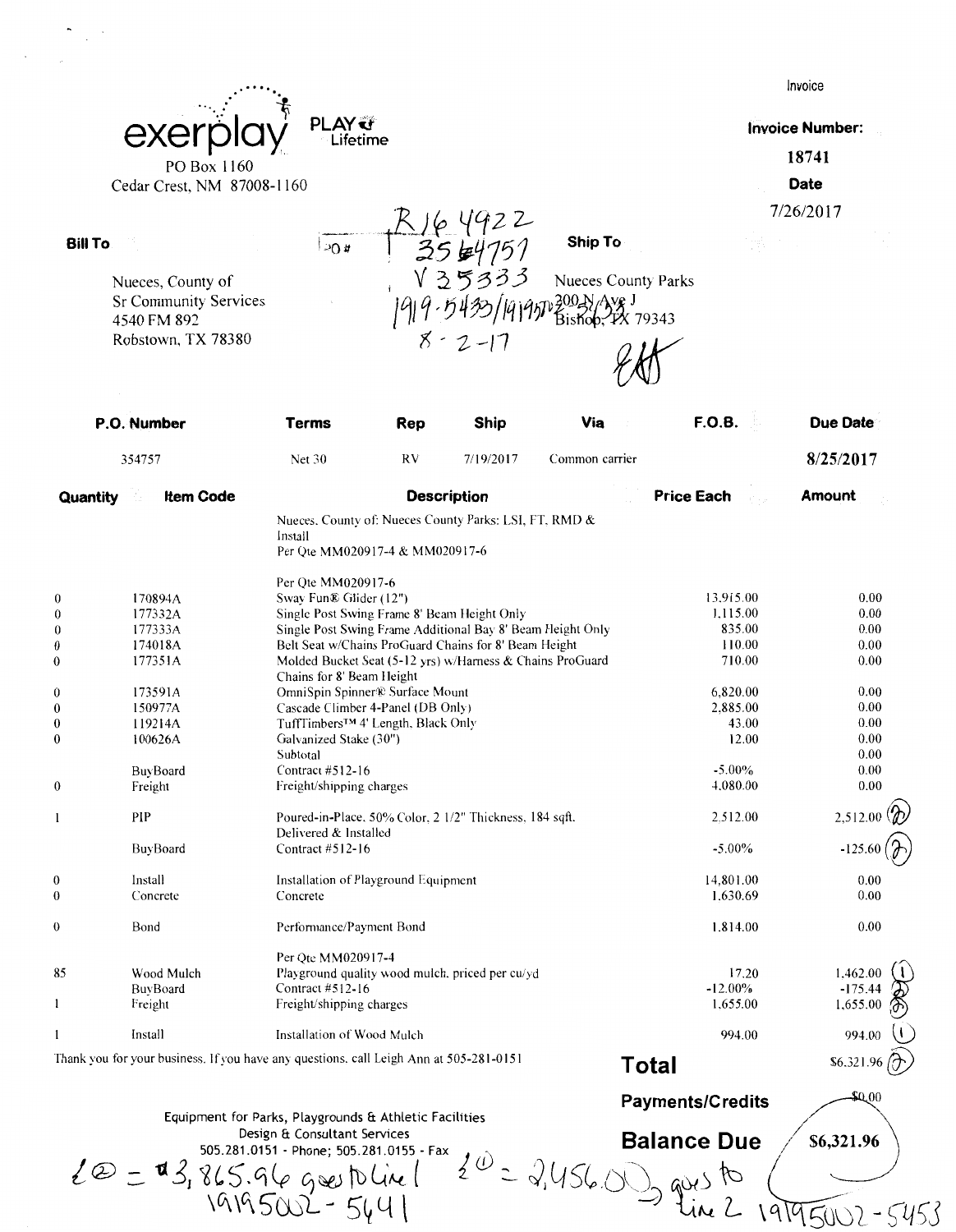|                                                                                        |             |                                                      | Invoice                         |
|----------------------------------------------------------------------------------------|-------------|------------------------------------------------------|---------------------------------|
| exerpla<br>PO Box 1160                                                                 | <b>PLAY</b> |                                                      | <b>Invoice Number:</b><br>18237 |
| Cedar Crest, NM 87008-1160                                                             |             |                                                      | Date                            |
|                                                                                        |             |                                                      | 3/29/2017                       |
|                                                                                        | <b>PO</b> # | <b>Ship To</b>                                       |                                 |
| Nueces, County of<br><b>Sr Community Services</b><br>4540 FM 892<br>Robstown, TX 78380 |             | <b>Nueces County Parks</b><br>200 N Ave J<br>X 79343 |                                 |

|                  | P.O. Number                                                                            | <b>Terms</b>                                | Rep                                            | Ship                                                       | Via            | <b>F.O.B.</b>     | <b>Due Date</b> |
|------------------|----------------------------------------------------------------------------------------|---------------------------------------------|------------------------------------------------|------------------------------------------------------------|----------------|-------------------|-----------------|
|                  | 354757                                                                                 | Net 30                                      | RV                                             | 3/24/2017                                                  | Common carrier |                   | 4/28/2017       |
| Quantity         | <b>Item Code</b>                                                                       |                                             |                                                | <b>Description</b>                                         |                | <b>Price Each</b> | Amount          |
|                  |                                                                                        | Install<br>Per Qte MM020917-4 & MM020917-6  |                                                | Nueces. County of: Nueces County Parks: LSI, FT, RMD &     |                |                   |                 |
|                  |                                                                                        | Per Ote MM020917-6                          |                                                |                                                            |                |                   |                 |
| $\theta$         | 170894A                                                                                | Sway Fun® Glider (12")                      |                                                |                                                            |                | 13.915.00         | 0.00            |
| $\boldsymbol{0}$ | 177332A                                                                                | Single Post Swing Frame 8' Beam Height Only |                                                |                                                            |                | 1,115.00          | 0.00            |
| $\boldsymbol{0}$ | 177333A                                                                                |                                             |                                                | Single Post Swing Frame Additional Bay 8' Beam Height Only |                | 835.00            | 0.00            |
| $\bf{0}$         | 174018A                                                                                |                                             |                                                | Belt Seat w/Chains ProGuard Chains for 8' Beam Height      |                | 110.00            | 0.00            |
| $\boldsymbol{0}$ | 177351A                                                                                | Chains for 8' Beam Height                   |                                                | Molded Bucket Seat (5-12 yrs) w/Harness & Chains ProGuard  |                | 710.00            | 0.00            |
| $\bf{0}$         | 173591A                                                                                | OmniSpin Spinner® Surface Mount             |                                                |                                                            |                | 6,820.00          | 0.00            |
| $\theta$         | 150977A                                                                                | Cascade Climber 4-Panel (DB Only)           |                                                |                                                            |                | 2,885.00          | 0.00            |
| $\boldsymbol{0}$ | 119214A                                                                                |                                             | TuffTimbers <sup>™</sup> 4' Length, Black Only |                                                            |                |                   | $0.00\,$        |
| $\theta$         | 100626A                                                                                | Galvanized Stake (30")                      |                                                |                                                            |                | 12.00             | 0.00            |
|                  |                                                                                        | Subtotal                                    |                                                |                                                            |                |                   | 0.00            |
|                  | BuyBoard                                                                               | Contract #512-16                            |                                                |                                                            |                | $-5.00\%$         | 0.00            |
| $\boldsymbol{0}$ | Freight                                                                                | Freight/shipping charges                    |                                                |                                                            |                | 4,080.00          | 0.00            |
| $\bf{0}$         | PIP                                                                                    | Delivered & Installed                       |                                                | Poured-in-Place, 50% Color, 2 1/2" Thickness, 184 sqft,    |                | 2,512.00          | 0.00            |
|                  | BuyBoard                                                                               | Contract #512-16                            |                                                |                                                            |                | $-5.00\%$         | 0.00            |
| $\boldsymbol{0}$ | Install                                                                                | Installation of Playground Equipment        |                                                |                                                            |                | 14,801.00         | 0.00            |
| $\bf{0}$         | Concrete                                                                               | Concrete                                    |                                                |                                                            |                | 1,630.69          | 0.00            |
| l                | Bond                                                                                   | Performance/Payment Bond                    |                                                |                                                            |                | 1,814.00          | 1,814.00        |
|                  |                                                                                        | Per Ote MM020917-4                          |                                                |                                                            |                |                   |                 |
| $\bf{0}$         | Wood Mulch                                                                             |                                             |                                                | Playground quality wood mulch, priced per cu/yd            |                | 17.20             | 0.00            |
|                  | BuyBoard                                                                               | Contract #512-16                            |                                                |                                                            |                | $-12.00\%$        | 0.00            |
| $\bf{0}$         | Freight                                                                                | Freight/shipping charges                    |                                                |                                                            |                | 1.655.00          | 0.00            |
| $\boldsymbol{0}$ | Install                                                                                | Installation of Wood Mulch                  |                                                |                                                            |                | 994.00            | 0.00            |
|                  | Thank you for your business. If you have any questions, call Leigh Ann at 505-281-0151 |                                             |                                                |                                                            |                | Total             | \$1,814.00      |

Equipment for Parks, Playgrounds ft Athletic Facilities Design ft Consultant Services 505.281.0151 - Phone; 505.281.0155 - Fax

**Bill To** 

**Balance Due** *Lettus* 1,814.00  $60e$  To  $4$ 

\G\\~5WL-5~l{1

/

Payments/Credits **// \$0.00**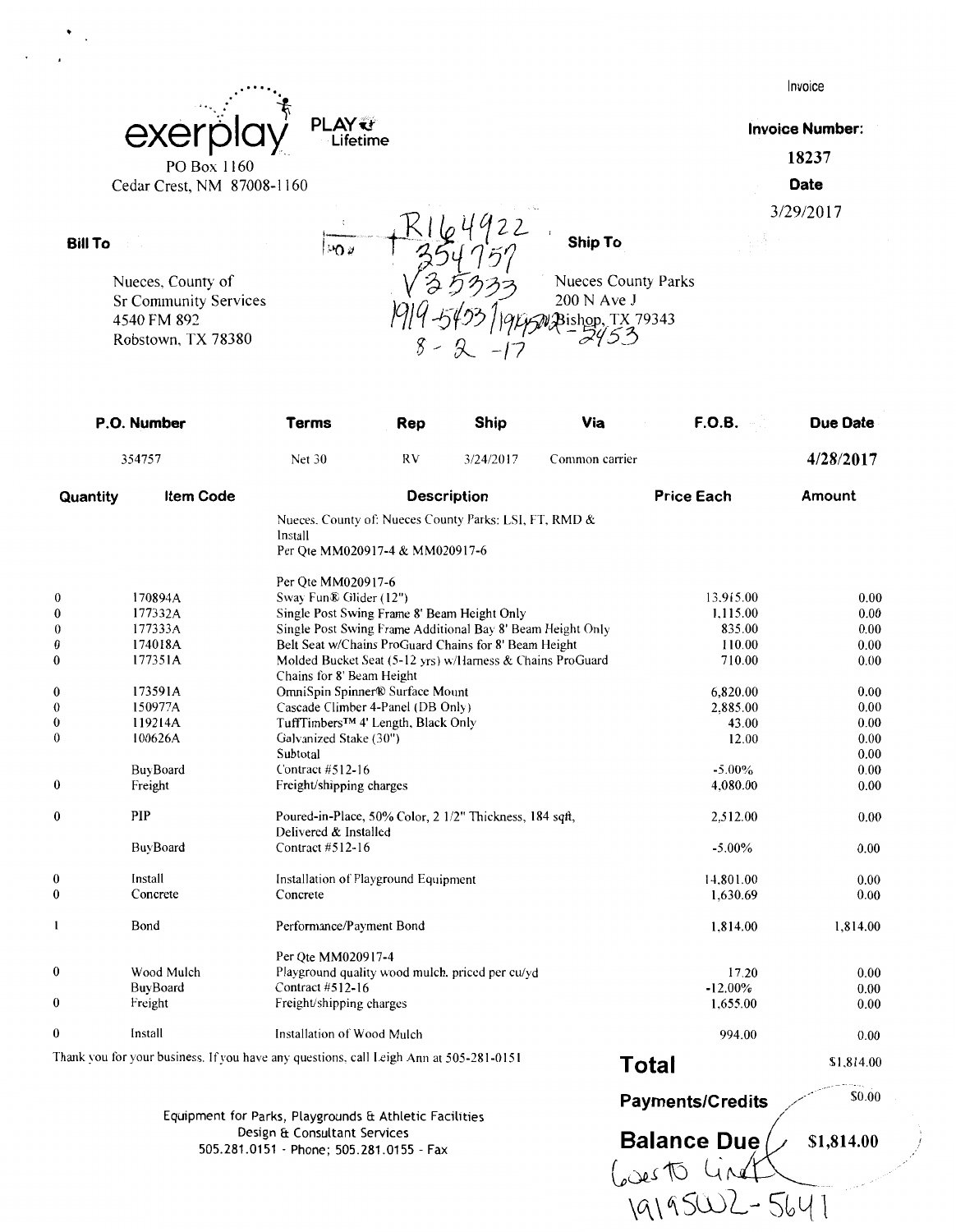

## **NUECES COUNTY PURCHASING DEPARTMENT**

901 Leopard Street, Room 106, Corpus Christi, TX 78401 (361) 888-0426 FAX (361) 888-0458

## **MEMORANDUM**

Date: August 1, 2017

To: Dale Atchley Nueces County Auditor

| From: | Michael Robinson $\left(\mathcal{W}\right)$ $g(y z_{0 7})$ |  |
|-------|------------------------------------------------------------|--|
|       | Asst. County Purchasing Agent                              |  |

Re: Special Motions Payment

Please authorize your staff to place the following invoices from CDW Government (V22433 RI) on special motions to be approved by Commissioners Court for payment:

| Invoice#       | PO#    | Line Account                 | Amount      |
|----------------|--------|------------------------------|-------------|
| <b>IPT7883</b> | 356122 | 0001 1921-5680/19218005-5680 | \$3,900,00  |
| JPM0690        | 356122 | 0003 1921-5685/19218005-5685 | \$10,511.64 |
| JPT0972        | 356122 | 0008 1921-5686/19218005-5686 | \$2,450.00  |

Enclosures (3)

CCL 3/30/17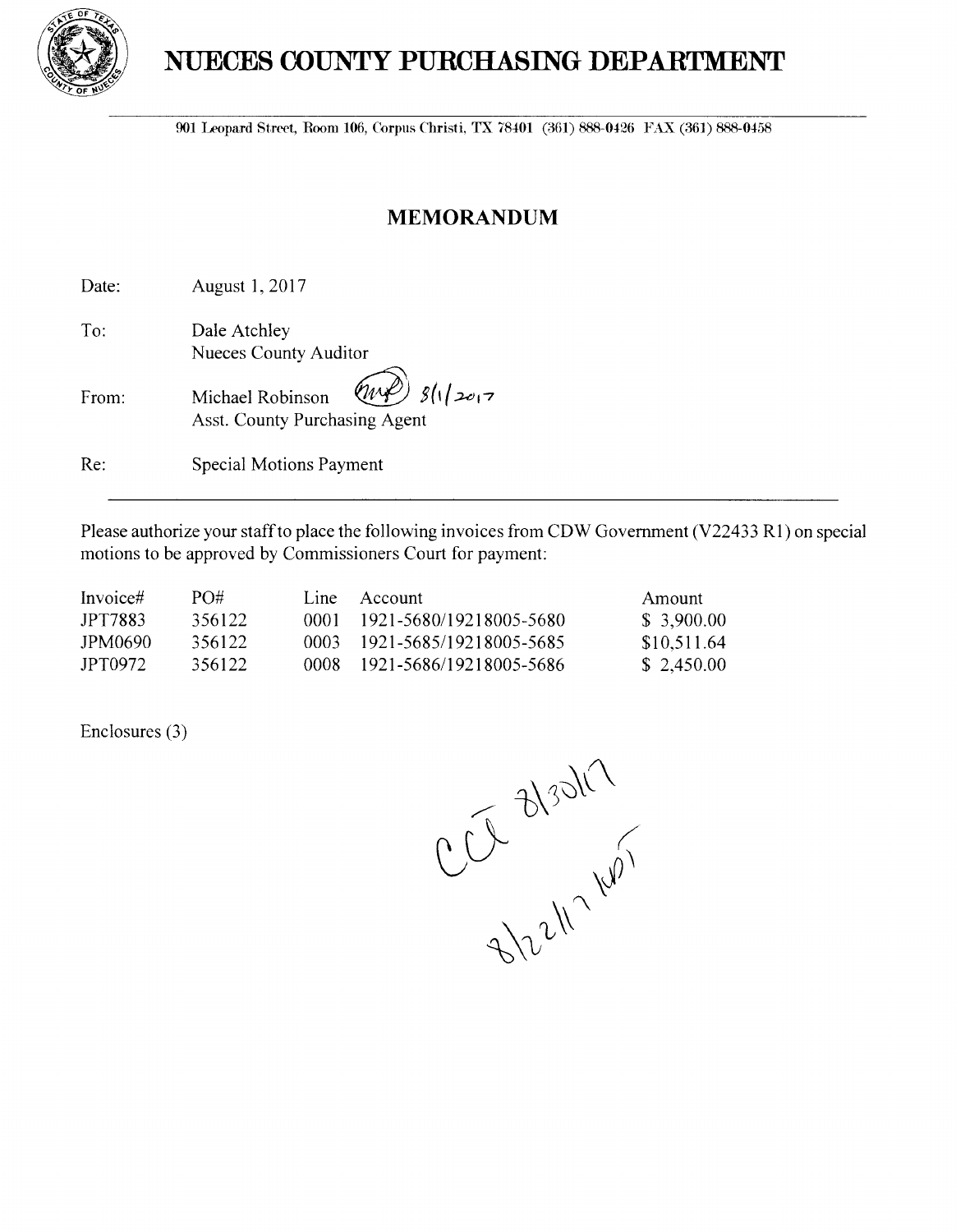REMIT PAYMENT TO:

**CDW G CDW Government**<br>
75 Remittance Drive, Suite 1515 Chicago, IL 60675-1515

 $\Gamma$ 

**INVOICE**  1111111111111111111111111111111 ACH INFORMATION: THE NORTHERN TRUST 50 SOUTH LASALLE STREET CHICAGO, IL 60675 E-mail Remittance To: gachremittance@cdw.com ROUTING NO.: 071000152 ACCOUNT NAME: CDW GOVERNMENT ACCOUNT NO.: 91057

| <b>INVOICE NUMBER</b> | <b>INVOICE DATE</b> | <b>CUSTOMER NUMBER</b> |  |
|-----------------------|---------------------|------------------------|--|
| JPT0972               | 07/26/17            | 10748752               |  |
| <b>SUBTOTAL</b>       | <b>SHIPPING</b>     | <b>SALES TAX</b>       |  |
| \$2,450.00            | \$0.00              | \$0.00                 |  |
| <b>DUE DATE</b>       |                     | <b>AMOUNT DUE</b>      |  |
| 08/25/17              | \$2,450.00          |                        |  |
|                       |                     |                        |  |

NUECES COUNTY PURCHASING DEPT ACCOUNTS PAYABLE 901 LEOPARD ST **RM** 106 CORPUS CHRISTI TX 78401-3602 USA

RETURN SERVICE REQUESTED

CDW Government 75 Remittance Drive Suite 1515 Chicago, IL 60675-1515

**PLEASE RETURN THIS PORTION WITH YOUR PAYMENT** 

| <b>INVOICE DATE</b>                                                            | <b>INVOICE NUMBER</b>                                                                                                                                                                                                                                                                                                                                                |                                                                                                                                                                                              |                          |              | <b>PAYMENT TERMS</b>         |            |                   | <b>DUE DATE</b>        |            |
|--------------------------------------------------------------------------------|----------------------------------------------------------------------------------------------------------------------------------------------------------------------------------------------------------------------------------------------------------------------------------------------------------------------------------------------------------------------|----------------------------------------------------------------------------------------------------------------------------------------------------------------------------------------------|--------------------------|--------------|------------------------------|------------|-------------------|------------------------|------------|
| 07/26/17                                                                       | JPT0972                                                                                                                                                                                                                                                                                                                                                              |                                                                                                                                                                                              |                          | Net 30 Days  |                              |            |                   | 08/25/17               |            |
| <b>ORDER DATE</b>                                                              | <b>SHIP VIA</b>                                                                                                                                                                                                                                                                                                                                                      |                                                                                                                                                                                              |                          |              | <b>PURCHASE ORDER NUMBER</b> |            |                   | <b>CUSTOMER NUMBER</b> |            |
| 07/11/17                                                                       | DROP SHIP-GROUND                                                                                                                                                                                                                                                                                                                                                     |                                                                                                                                                                                              |                          |              | 356122                       |            |                   | 10748752               |            |
| <b>ITEM NUMBER</b>                                                             |                                                                                                                                                                                                                                                                                                                                                                      | <b>DESCRIPTION</b>                                                                                                                                                                           |                          | QTY<br>ORD   | QTY<br><b>SHIP</b>           | QTY<br>B/O | <b>UNIT PRICE</b> | <b>TOTAL</b>           |            |
| 4389249<br><b>NUECES COUNTY PURCHASING</b><br>$\frac{1}{2}$<br>$2011$ AUG $-1$ | PAN TP FZ-G1 I5-6300U 256GB 8GB<br>Manufacturer Part Number: FZ-G1P6300VM<br>i                                                                                                                                                                                                                                                                                       | R166283<br>$356/122$ Line 0008<br>V22433 R1<br>$1921 - 5686$ $(9218005 + 5686)$<br>sl(12017)                                                                                                 |                          | $\mathbf{1}$ | $\mathbf{1}$                 | Ωl         | 2,450.00          |                        | 2.450.00   |
|                                                                                | CDW is happy to announce that paperless billing is now available! If you would like to start receiving your invoices as an<br>emailed PDF, please email CDW at paperlessbilling@cdw.com. Please include your Customer number or an Invoice<br>Begin transmitting your payments electronically via ACH using CDW's bank and remittance information located at the top | number in your email for faster processing.<br>REDUCE PROCESSING COSTS AND ELIMINATE THE HASSLE OF PAPER CHECKS!<br>of the attached payment coupon. Email credit@cdw.com with any questions. | <b>GO GREEN!</b>         |              |                              |            |                   |                        |            |
|                                                                                | <b>ACCOUNT MANAGER</b>                                                                                                                                                                                                                                                                                                                                               |                                                                                                                                                                                              | <b>SHIPPING ADDRESS:</b> |              |                              |            | <b>SUBTOTAL</b>   |                        | \$2,450.00 |
| <b>JASON STURTEWAGEN</b><br>312-547-2824                                       |                                                                                                                                                                                                                                                                                                                                                                      | NUECES COUNTY PURCHASING DEPT<br><b>MICHAEL ROBINSON</b>                                                                                                                                     |                          |              |                              |            | <b>SHIPPING</b>   |                        | \$0.00     |
| jasostu@cdwg.com                                                               |                                                                                                                                                                                                                                                                                                                                                                      | 901 LEOPARD ST RM 106<br>CORPUS CHRISTI TX 78401-3602                                                                                                                                        |                          |              |                              |            |                   |                        |            |
|                                                                                | <b>SALES ORDER NUMBER</b>                                                                                                                                                                                                                                                                                                                                            |                                                                                                                                                                                              |                          |              |                              |            | <b>SALES TAX</b>  |                        | \$0.00     |
|                                                                                | JCCJ509                                                                                                                                                                                                                                                                                                                                                              |                                                                                                                                                                                              |                          |              |                              |            | <b>AMOUNT DUE</b> |                        | \$2,450.00 |



Cage Code Number 1KH72 DUNS Number 02-615-7235

ISO 9001 and ISO 14001 Certified COW GOVERNMENT FEIN 36-4230110

HAVE QUESTIONS ABOUT YOUR ACCOUNT? PLEASE EMAIL US AT credit@cdw.com VISIT US ON THE INTERNET AT www.cdwg.com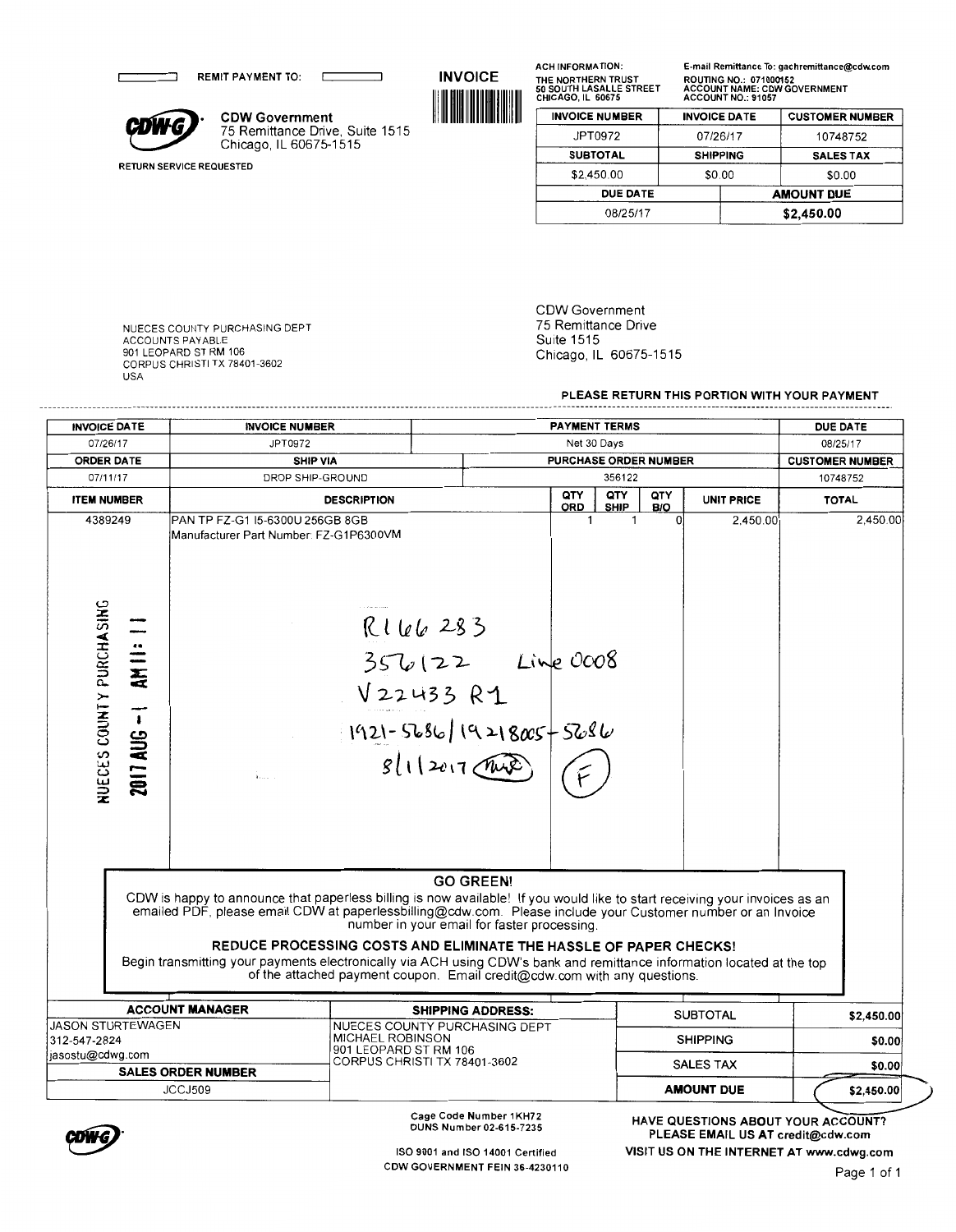REMIT PAYMENT TO: REMIT PAYMENT TO:<br>
CDWG Government<br>
<sup>75</sup> Remittance Drive<br>
Chicago, IL 60675-1

RETURN SERVICE REQUESTED

г

----------------

75 Remittance Drive, Suite 1515 Chicago, IL 60675-1515

٦

**INVOICE** 1111111111111111111111111111111 ACH INFORMATION: THE NORTHERN TRUST 50 SOUTH LASALLE STREET CHICAGO, IL 60675 E-mail Remittance To: gachremittance@cdw.com ROUTING NO.: 071000152 ACCOUNT NAME: CDW GOVERNMENT ACCOUNT NO.: 91057

| <b>INVOICE NUMBER</b> | <b>INVOICE DATE</b> | <b>CUSTOMER NUMBER</b> |
|-----------------------|---------------------|------------------------|
| JPM0690               | 07/25/17            | 10748752               |
| <b>SUBTOTAL</b>       | <b>SHIPPING</b>     | <b>SALES TAX</b>       |
| \$10.511.64           | \$0.00              | \$0.00                 |
| <b>DUE DATE</b>       |                     | <b>AMOUNT DUE</b>      |
| 08/24/17              | \$10,511.64         |                        |
|                       |                     |                        |

NUECES COUNTY PURCHASING DEPT ACCOUNTS PAYABLE 901 LEOPARD ST RM 106 CORPUS CHRISTI TX 78401-3602 USA

CDW Government 75 Remittance Drive Suite 1515 Chicago, IL 60675-1515

**PLEASE RETURN THIS PORTION WITH YOUR PAYMENT** 

| <b>INVOICE DATE</b>                      |                                    | <b>INVOICE NUMBER</b>                                                                                                                                                                                                                                                                                                                                                |                                                                                                                                                                                              | <b>PAYMENT TERMS</b>     |                              |                    | <b>DUE DATE</b>   |                                                                                                         |              |
|------------------------------------------|------------------------------------|----------------------------------------------------------------------------------------------------------------------------------------------------------------------------------------------------------------------------------------------------------------------------------------------------------------------------------------------------------------------|----------------------------------------------------------------------------------------------------------------------------------------------------------------------------------------------|--------------------------|------------------------------|--------------------|-------------------|---------------------------------------------------------------------------------------------------------|--------------|
| 07/25/17                                 |                                    | JPM0690                                                                                                                                                                                                                                                                                                                                                              |                                                                                                                                                                                              | Net 30 Days              |                              |                    |                   | 08/24/17                                                                                                |              |
| <b>ORDER DATE</b>                        |                                    | <b>SHIP VIA</b>                                                                                                                                                                                                                                                                                                                                                      |                                                                                                                                                                                              |                          | <b>PURCHASE ORDER NUMBER</b> |                    |                   |                                                                                                         |              |
| 07/25/17                                 |                                    | DROP SHIP-GROUND                                                                                                                                                                                                                                                                                                                                                     |                                                                                                                                                                                              |                          |                              | 356122             |                   |                                                                                                         | 10748752     |
| <b>ITEM NUMBER</b>                       |                                    |                                                                                                                                                                                                                                                                                                                                                                      | <b>DESCRIPTION</b>                                                                                                                                                                           |                          | QTY<br><b>ORD</b>            | QTY<br><b>SHIP</b> | QTY<br><b>B/O</b> | <b>UNIT PRICE</b>                                                                                       | <b>TOTAL</b> |
| 3625096<br>NUECES COUNTY PURCHASING      | AM II:<br>$\mathbf{I}$<br>2017 AUG | ZEBRA MC67 802.11ABGN HSPA+ 2D QWTY<br>Manufacturer Part Number: KT-67NA-PBABAA0030<br>Serial No: S17023521400287<br>Serial No: S17023521400324<br>Serial No: S17023521400335<br>Serial No: S17023521400379<br>Serial No: S17023521400385<br>Serial No: S17038521400045                                                                                              |                                                                                                                                                                                              |                          | 6                            | 6                  | n.                | 1.751.94<br>$R/66283$<br>356122 Line 0003<br>V 22433 R1<br>1911-5285/19218005-5285<br>8/1/2017 (MyD) PD | 10,511.64    |
|                                          |                                    | CDW is happy to announce that paperless billing is now available! If you would like to start receiving your invoices as an<br>emailed PDF, please email CDW at paperlessbilling@cdw.com. Please include your Customer number or an Invoice<br>Begin transmitting your payments electronically via ACH using CDW's bank and remittance information located at the top | number in your email for faster processing.<br>REDUCE PROCESSING COSTS AND ELIMINATE THE HASSLE OF PAPER CHECKS!<br>of the attached payment coupon. Email credit@cdw.com with any questions. | <b>GO GREEN!</b>         |                              |                    |                   |                                                                                                         |              |
|                                          |                                    | <b>ACCOUNT MANAGER</b>                                                                                                                                                                                                                                                                                                                                               |                                                                                                                                                                                              | <b>SHIPPING ADDRESS:</b> |                              |                    |                   | <b>SUBTOTAL</b>                                                                                         | \$10,511.64  |
| <b>JASON STURTEWAGEN</b><br>312-547-2824 |                                    |                                                                                                                                                                                                                                                                                                                                                                      | NUECES COUNTY PURCHASING DEPT<br>MICHAEL ROBINSON                                                                                                                                            |                          |                              |                    |                   | <b>SHIPPING</b>                                                                                         | \$0.00       |
| jasostu@cdwg.com                         |                                    |                                                                                                                                                                                                                                                                                                                                                                      | 901 LEOPARD ST RM 106<br>CORPUS CHRISTI TX 78401-3602                                                                                                                                        |                          |                              |                    |                   |                                                                                                         |              |
|                                          |                                    | <b>SALES ORDER NUMBER</b>                                                                                                                                                                                                                                                                                                                                            |                                                                                                                                                                                              |                          |                              |                    |                   | <b>SALES TAX</b>                                                                                        | \$0.00       |
|                                          |                                    | JCSW184                                                                                                                                                                                                                                                                                                                                                              |                                                                                                                                                                                              |                          |                              |                    |                   | <b>AMOUNT DUE</b>                                                                                       | \$10,511.64  |



Cage Code Number 1KH72 DUNS Number 02-615-7235

'-- **HAVE QUESTIONS ABOUT YOUR ACCOUNT? PLEASE EMAIL US AT credit@cdw.com VISIT US ON** THE **INTERNET AT www.cdwg.com**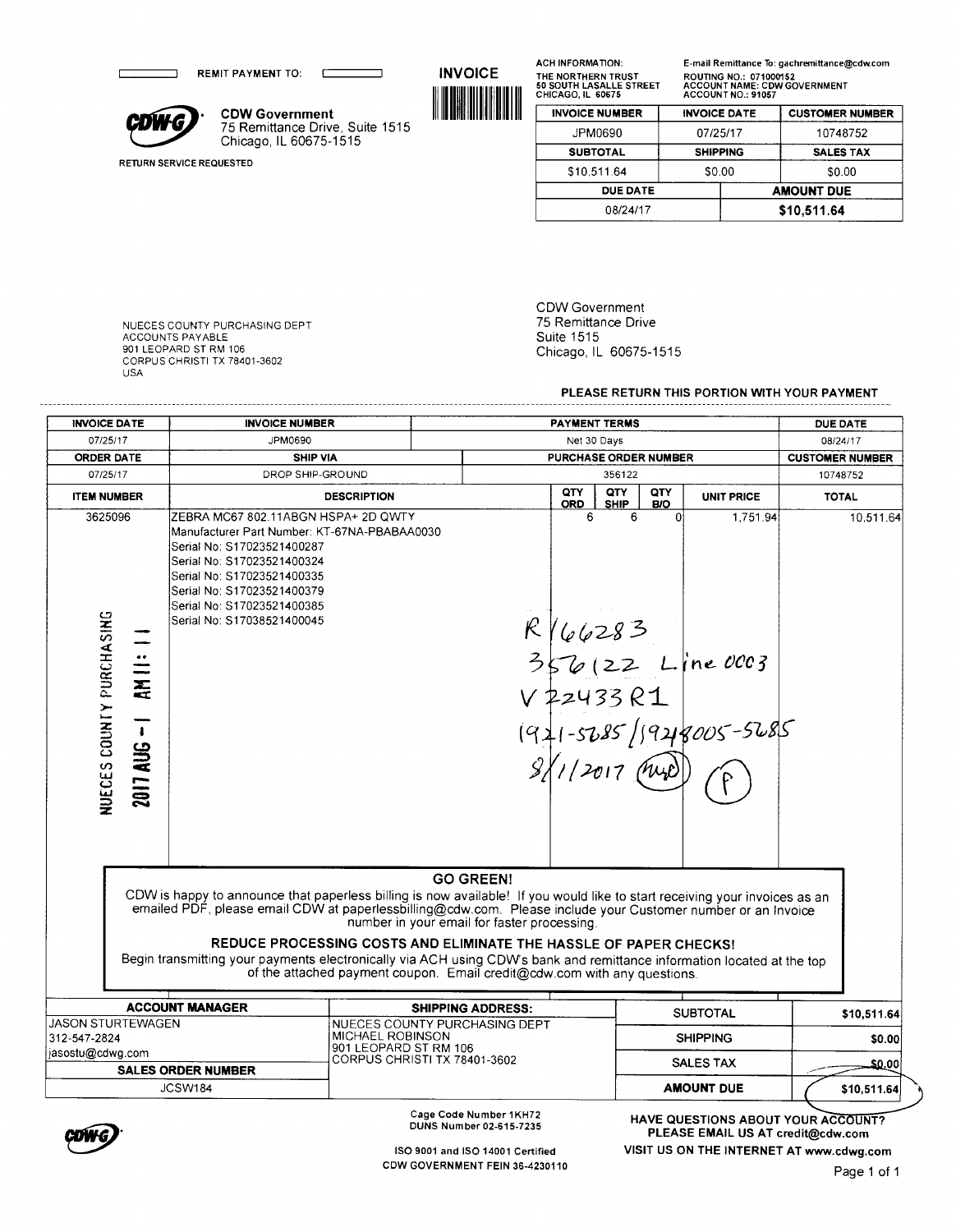REMIT PAYMENT TO:



RETURN SERVICE REQUESTED

**CDWG**<br>COWG<br>Chicago, IL 60675-1 75 Remittance Drive, Suite 1515 Chicago, IL 60675-1515

**INVOICE**  1111111111111111111111111111111 ACH INFORMATION: THE NORTHERN TRUST 50 SOUTH LASALLE STREET CHICAGO, IL 60675 E-mail Remittance To: gachremittance@cdw.com ROUTING NO.: 071000152 ACCOUNT NAME: CDW GOVERNMENT ACCOUNT NO.: 91057

| <b>INVOICE NUMBER</b> |                 | <b>CUSTOMER NUMBER</b><br><b>INVOICE DATE</b> |                  |  |
|-----------------------|-----------------|-----------------------------------------------|------------------|--|
| JPT7883               | 07/26/17        |                                               | 10748752         |  |
| <b>SUBTOTAL</b>       | <b>SHIPPING</b> |                                               | <b>SALES TAX</b> |  |
| \$3,900.00            | \$0.00          |                                               | \$0.00           |  |
| <b>DUE DATE</b>       |                 | <b>AMOUNT DUE</b>                             |                  |  |
| 08/25/17              |                 | \$3,900.00                                    |                  |  |

NUECES COUNTY PURCHASING DEPT ACCOUNTS PAYABLE 901 LEOPARD ST RM 106 CORPUS CHRISTI TX 78401-3602 USA

CDW Government 75 Remittance Drive Suite 1515 Chicago, IL 60675-1515

#### **PLEASE RETURN THIS PORTION WITH YOUR PAYMENT**

| <b>INVOICE DATE</b>                                                     | <b>INVOICE NUMBER</b>                                                                                                                                                                                                                                                                                                                                                                                                                                               |                                                                                                                                                                                                                                                                                                                                                                                                                                                                                                                                                                                          | <b>PAYMENT TERMS</b>                                                     |                            |                        |  |  |
|-------------------------------------------------------------------------|---------------------------------------------------------------------------------------------------------------------------------------------------------------------------------------------------------------------------------------------------------------------------------------------------------------------------------------------------------------------------------------------------------------------------------------------------------------------|------------------------------------------------------------------------------------------------------------------------------------------------------------------------------------------------------------------------------------------------------------------------------------------------------------------------------------------------------------------------------------------------------------------------------------------------------------------------------------------------------------------------------------------------------------------------------------------|--------------------------------------------------------------------------|----------------------------|------------------------|--|--|
| 07/26/17                                                                | JPT7883                                                                                                                                                                                                                                                                                                                                                                                                                                                             |                                                                                                                                                                                                                                                                                                                                                                                                                                                                                                                                                                                          | Net 30 Days                                                              |                            |                        |  |  |
| <b>ORDER DATE</b>                                                       | <b>SHIP VIA</b>                                                                                                                                                                                                                                                                                                                                                                                                                                                     |                                                                                                                                                                                                                                                                                                                                                                                                                                                                                                                                                                                          | PURCHASE ORDER NUMBER                                                    |                            | <b>CUSTOMER NUMBER</b> |  |  |
| 07/11/17                                                                | DROP SHIP-GROUND                                                                                                                                                                                                                                                                                                                                                                                                                                                    |                                                                                                                                                                                                                                                                                                                                                                                                                                                                                                                                                                                          | 356122                                                                   |                            | 10748752               |  |  |
| <b>ITEM NUMBER</b>                                                      |                                                                                                                                                                                                                                                                                                                                                                                                                                                                     | <b>DESCRIPTION</b>                                                                                                                                                                                                                                                                                                                                                                                                                                                                                                                                                                       | QTY<br>QTY<br>QTY<br><b>SHIP</b><br>B/O<br><b>ORD</b>                    | UNIT PRICE                 | <b>TOTAL</b>           |  |  |
| 1128038<br>NUECES COUNTY PURCHASING<br>AMII<br>$\mathbf{1}$<br>2017 AUG | TOPAZ SIGGEM 1X5 USB NO BACK-LIT<br>Manufacturer Part Number: T-L462-HSB-R<br>Serial No: TL462HX17D2770<br>Serial No: TL462HX17D2771<br>Serial No: TL462HX17D2772<br>Serial No: TL462HX17D2773<br>Serial No: TL462HX17D2774<br>Serial No: TL462HX17D2775<br>Serial No: TL462HX17D2776<br>Serial No: TL462HX17D2777<br>Serial No: TL462HX17D2778<br>Serial No: TL462HX17D2779<br>Serial No: TL462HX17D2780<br>Serial No: TL462HX17D2781<br>Serial No: TL462HX17D2782 |                                                                                                                                                                                                                                                                                                                                                                                                                                                                                                                                                                                          | 13<br>13<br>6283<br>2433 R I<br>1971-5680/19218005-5680<br>$1/2017$ (hig | Ωl<br>300.00<br>.ine 000 t | 3,900.00               |  |  |
|                                                                         |                                                                                                                                                                                                                                                                                                                                                                                                                                                                     | <b>GO GREEN!</b><br>CDW is happy to announce that paperless billing is now available! If you would like to start receiving your invoices as an<br>emailed PDF, please email CDW at paperlessbilling@cdw.com. Please include your Customer number or an Invoice<br>number in your email for faster processing.<br>REDUCE PROCESSING COSTS AND ELIMINATE THE HASSLE OF PAPER CHECKS!<br>Begin transmitting your payments electronically via ACH using CDW's bank and remittance information located at the top<br>of the attached payment coupon. Email credit@cdw.com with any questions. |                                                                          |                            |                        |  |  |
|                                                                         | <b>ACCOUNT MANAGER</b>                                                                                                                                                                                                                                                                                                                                                                                                                                              | <b>SHIPPING ADDRESS:</b>                                                                                                                                                                                                                                                                                                                                                                                                                                                                                                                                                                 |                                                                          | <b>SUBTOTAL</b>            | \$3,900.00             |  |  |
|                                                                         |                                                                                                                                                                                                                                                                                                                                                                                                                                                                     | NUECES COUNTY PURCHASING DEPT<br>MICHAEL ROBINSON                                                                                                                                                                                                                                                                                                                                                                                                                                                                                                                                        |                                                                          | <b>SHIPPING</b>            |                        |  |  |
| <b>JASON STURTEWAGEN</b><br>312-547-2824                                |                                                                                                                                                                                                                                                                                                                                                                                                                                                                     | 901 LEOPARD ST RM 106                                                                                                                                                                                                                                                                                                                                                                                                                                                                                                                                                                    |                                                                          |                            |                        |  |  |
| jasostu@cdwg.com                                                        | <b>SALES ORDER NUMBER</b>                                                                                                                                                                                                                                                                                                                                                                                                                                           | CORPUS CHRISTI TX 78401-3602                                                                                                                                                                                                                                                                                                                                                                                                                                                                                                                                                             |                                                                          | <b>SALES TAX</b>           | \$0.00<br>\$0.00       |  |  |



Cage Code Number 1 KH72 DUNS Number 02-615-7235

ISO 9001 and ISO 14001 Certified CDW GOVERNMENT FEIN 36-4230110

**HAVE QUESTIONS ABOUT YOUR ACCOUNT? PLEASE EMAIL US AT credit@cdw.com VISIT US ON** THE **INTERNET AT www.cdwg.com**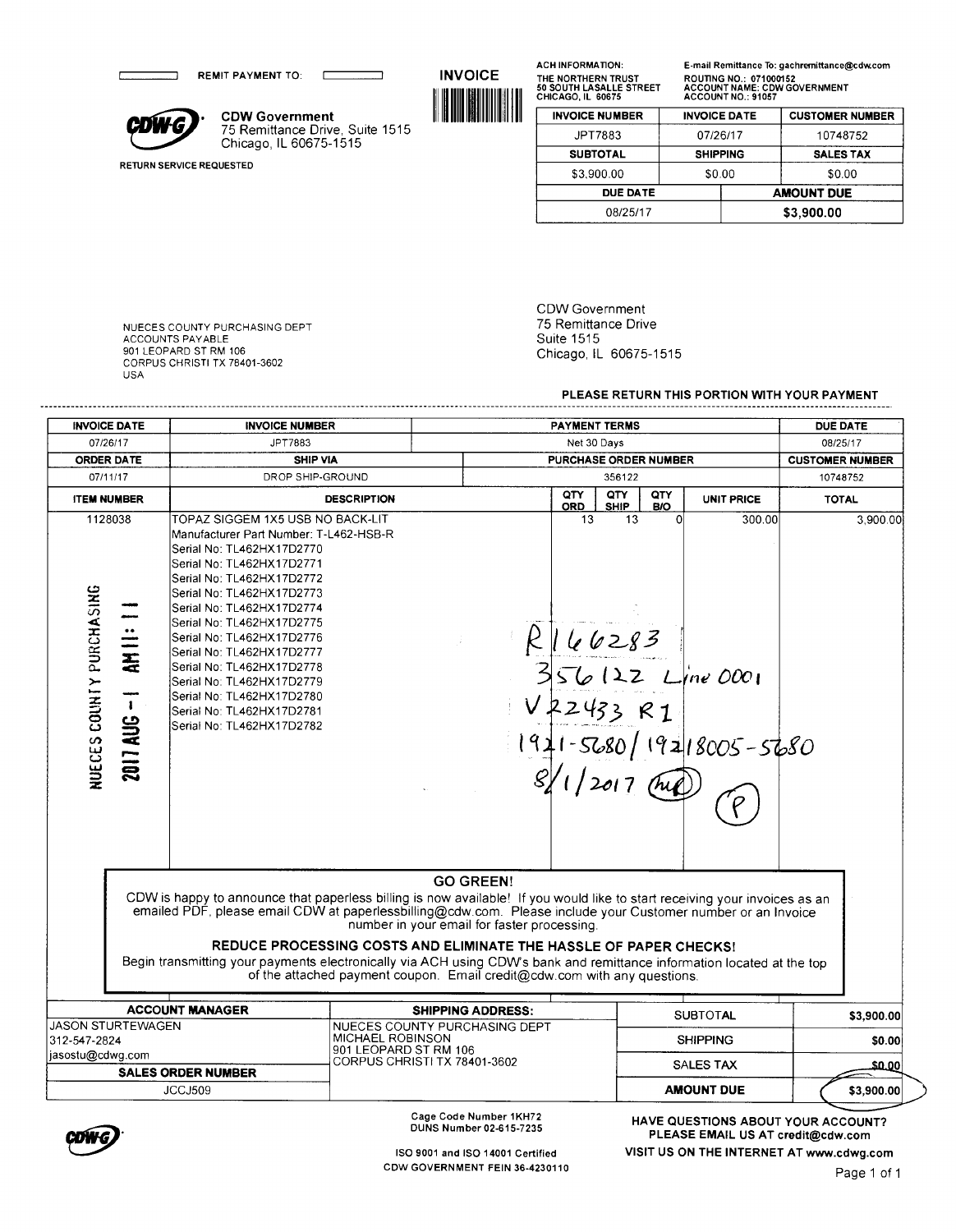## County of Nueces



**LAURA GARZA JIMENEZ** 

**COUNTY ATTORNEY NUECES COUNTY COURTHOUSE 901 LEOPARD, ROOM 207 CORPUS CHRISTI, TX 78401 ·3680 TELEPHONE (361** ) **888-0391 FACSIMILE (361) 888-0577** 

#### **BELINDA HINOJOSA-PERSOHN CHIEF OF ADMINISTRATlVE SERVICES**

 $2017$ *i*...,  $-7$  FM 3: j

**一个人** 

## **MEMORANDUM**

- **DATE: August** 7, **2017**
- **TO: Accts Payable Supervisor**
- **FROM: Norma Casas** @ **Nueces County Attorney**
- **SUBJ: Commissioner Court Agenda-Special Motions**

Please place on the Commissioners Court Agenda under "Special Motions" for payment approval of the enclosed billing statement for legal services from:

Bickerstaff, Health, Delgado, Acosta, LLP in re: Sale of Real Property

\$ 950.00

THANK YOU.

RUT SINON

**JENNY C. BOYD CHIEF OF LmGATION** 

 $\ddot{\phantom{1}}$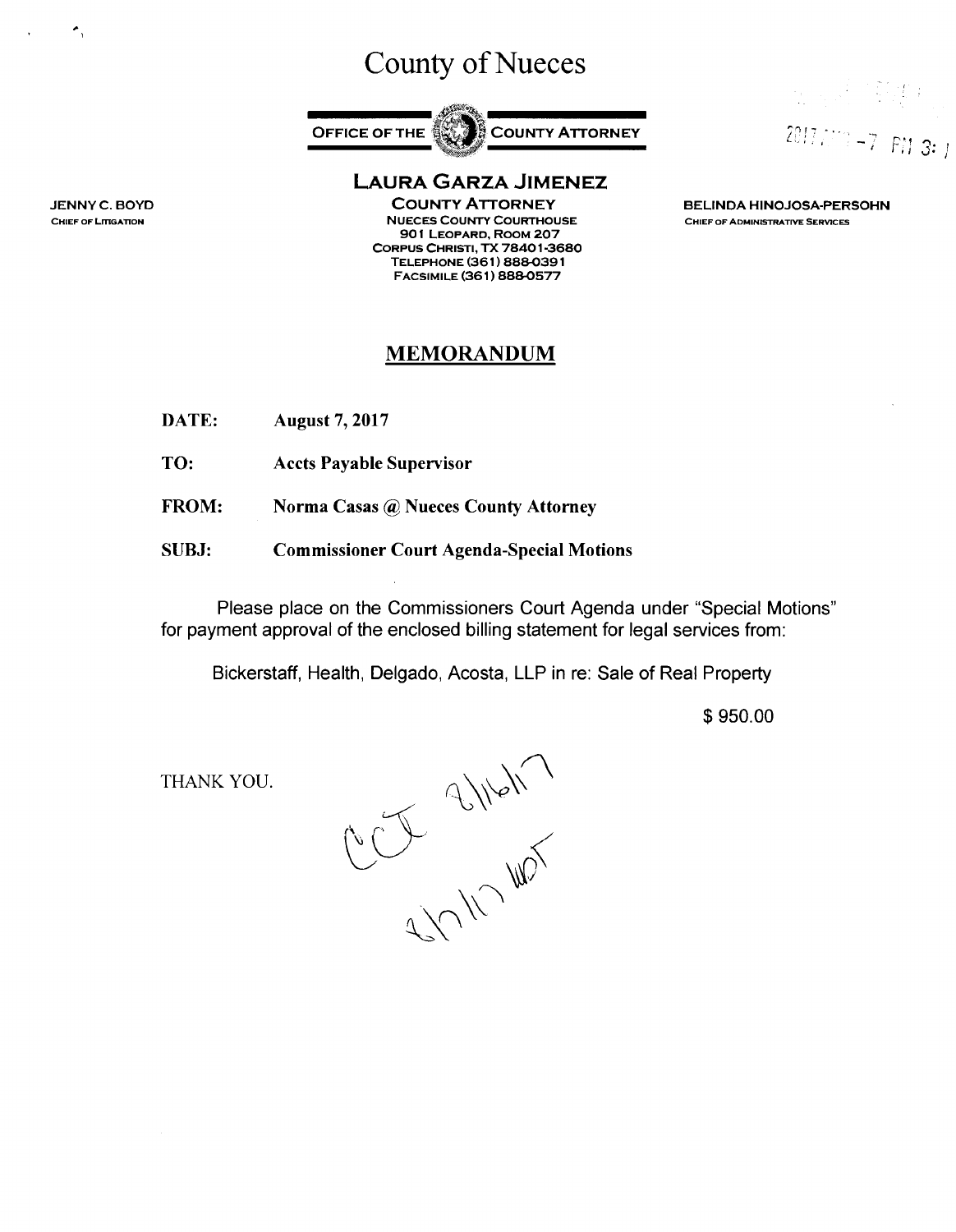Tax ID No 74-2153894

**NUECES COUNTY ATTORNEY** 

i 1,2017,

**INTED** 

| Nueces County                             | July 28, 2017 |            |  |  |
|-------------------------------------------|---------------|------------|--|--|
| 901 Leopard Street                        | Client:       | 000978     |  |  |
|                                           | Matter:       | 000007     |  |  |
| Room 207                                  | Invoice #:    | 104220     |  |  |
| Corpus Christi, TX 78401                  | Bill Atty:    | <b>DVC</b> |  |  |
| Attention: Laura Jimenez, County Attorney |               |            |  |  |
|                                           | Page:         |            |  |  |

RE: Sale of Real Property

For Professional Services Rendered Through July 15, 2017

### **SERVICES**

| Date      | Person | <b>Description of Services</b>                                                                                                                                                                                                                                                                                 | <b>Hours</b> |          |
|-----------|--------|----------------------------------------------------------------------------------------------------------------------------------------------------------------------------------------------------------------------------------------------------------------------------------------------------------------|--------------|----------|
| 6/21/2017 |        | DVC Prepare timeline for Purchase Contract.                                                                                                                                                                                                                                                                    | 0.5          |          |
| 6/22/2017 | DVC.   | Review title commitment and title documents, email L.<br>Jamirez and Commissioner Pusley regarding title status<br>and curative requirements; email regarding whether the<br>County had provided State with a right of first refusal;<br>telephone call with Title Company regarding curative<br>requirements. | 2.0          |          |
|           |        | <b>Total Professional Services</b>                                                                                                                                                                                                                                                                             | 2.5          | \$950.00 |

### **BILLING RECAP**

|            |               | Level   | Hours | Rate                 | Amount              |
|------------|---------------|---------|-------|----------------------|---------------------|
| <b>DVC</b> | Denise Cheney | Partner | 2.5   | $$380.00$ $\sqrt{ }$ | $$950.00^{\degree}$ |